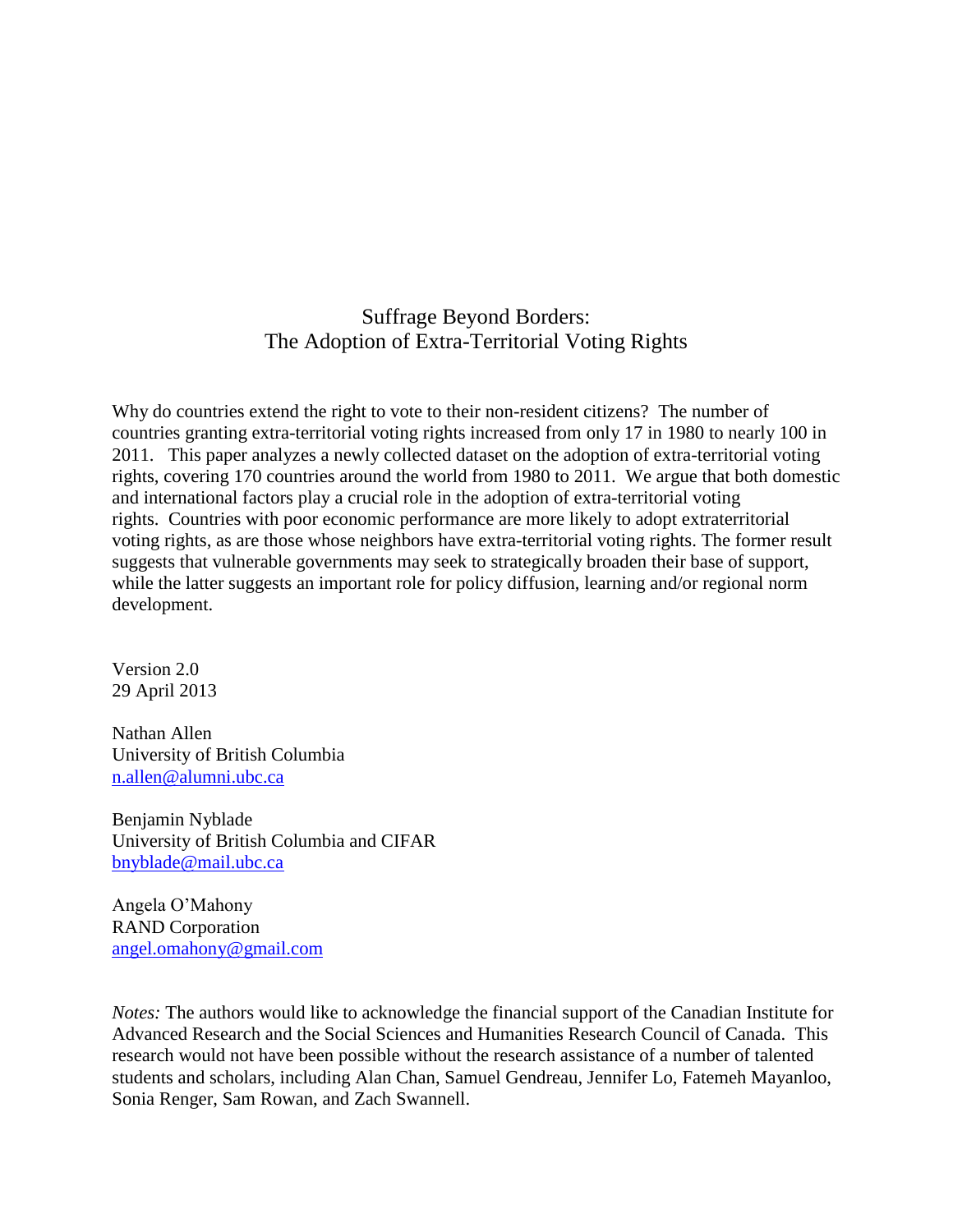#### **Introduction**

 $\overline{\phantom{a}}$ 

Why do countries extend the right to vote in national elections to non-residents? For most of the  $20<sup>th</sup>$  century, the dominant conceptualization of the democratic polity was based on territory and residence. Only citizens living within the borders of the country had a moral claim to participate in governance - those who paid taxes and were directly affected by state services and laws. Yet the territorial conception of citizenship and voting has been increasingly challenged by new patterns of migration and new forms of communication. More than 200 million people now live outside their country of origin, and these modern migrants are taking a direct role in the economic and political life of their home countries. Governments have responded to the development of active, powerful migrant communities in diverse ways, but one noticeable trend has been the increasing tendency to offer non-resident citizens the right to vote in national elections. In 1980, approximately 11% of all countries offered some form of extraterritorial voting rights; by 2010, 51% of all countries had extended voting rights to citizens abroad. There has been an immense change in democratic norms and practices.

But why have some countries adopted extraterritorial voting rights and not others? What factors explain the timing of these reforms? Why have some countries like Brazil been early adopters, while other countries like Chile have been slow to extend similar rights? The easy answers provide clues but also raise questions. The stock of migrants abroad may weigh on legislators and generate a demand for rights expansions, but also create greater electoral risks. Countries in seemingly similar situations, like El Salvador and Honduras, have opted for different policies.<sup>1</sup> Trends toward democratization have expanded opportunities for participation,

 $<sup>1</sup>$  El Salvador does not offer non-resident citizens the right to vote from abroad. Honduras has taken steps toward</sup> enfranchisement, though their early consular voting efforts only covered a limited geographical territory.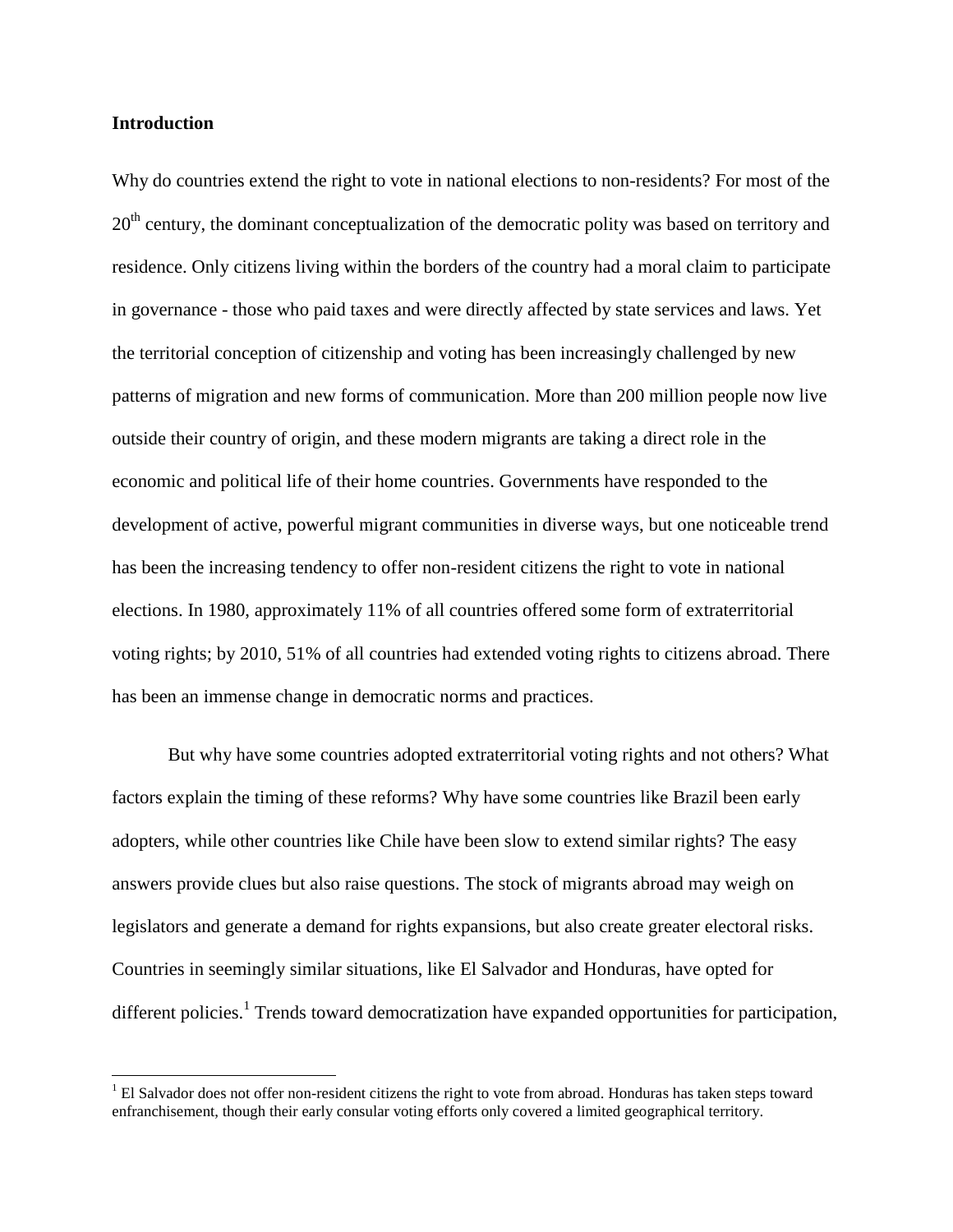but more authoritarian countries like Tunisia (under Ben Ali) extended rights while comparable, somewhat more democratic, countries like Nigeria have been slow to enfranchise migrants.

Our approach in this paper is to focus on the domestic partisan and economic motivation for extending voting rights, as well as assess the possibility of international policy diffusion and neighborhood effects. We expect that countries are more likely to pass legislation granting nonresident citizens the opportunity to vote from abroad when the incumbent political leaders are vulnerable. When incumbent political leaders fear they lack sufficient support from their domestic constituencies, particularly when they face economic downturns, they may be tempted to try to shore up their support by expanding the franchise.

Expanding the franchise is a risky strategy, but when leaders are able to reassure themselves about the consequences of adopting extraterritorial voting rights by looking to the example of similarly situated countries that have already adopted extraterritorial voting rights, they are more likely to believe that the potential benefits outweigh the likely risks. Thus we expect a diffusion effect whereby countries are more likely to adopt extraterritorial voting rights if they can see successful implementation in similar countries.

We test our argument using a new dataset of extraterritorial voting rights extensions. The dataset covers the adoption of extraterritorial voting in all countries between 1980 and 2011. Using Cox proportional hazard models, we explore the domestic and international causes of enfranchisement. We find that recent economic hard times correlate with the adoption of extraterritorial voting rights. Neighborhood effects strongly condition the likelihood of adoption, with countries more likely to adopt when their neighbors or other countries in their region have previously adopted extraterritorial voting rights.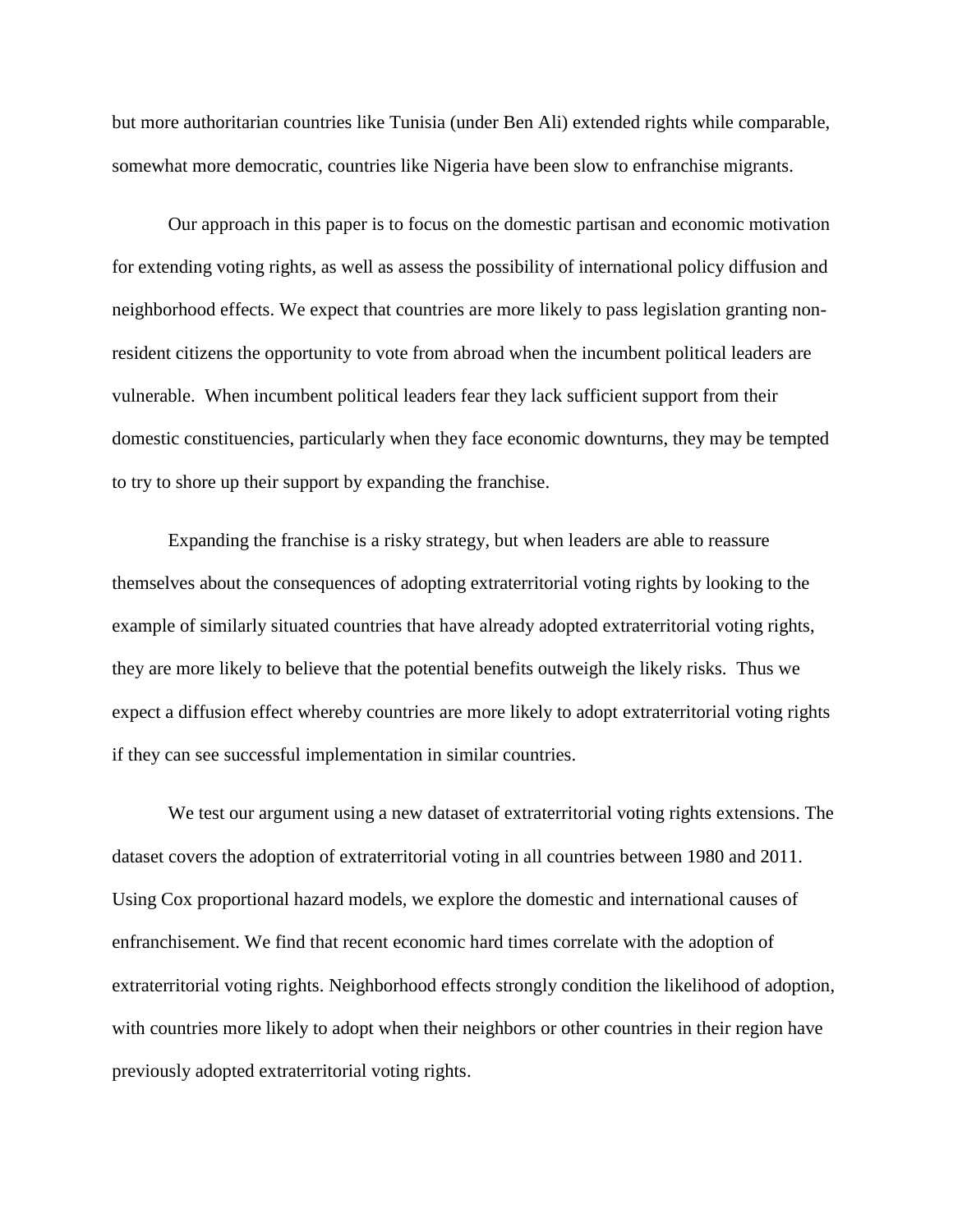#### **Defining extraterritorial voting**

The right to participate in elections while living abroad has been referred to as "absentee voting", "migrant voting", "out of country voting", "voting from abroad", "external voting", "expatriate voting", and "diaspora voting". In general, we will use the term "extraterritorial voting" to refer to the right of non-resident citizens to participate in national elections from abroad. The first key element of extra-territorial voting (XTV) is non-residency. The non-residency condition distinguishes extraterritorial voting from simple absentee voting. In most countries, soldiers, sailors, travelling businessmen, and other itinerant professions have been accommodated in some way during election time, whether through early ballots or postal ballots. These groups are almost always considered residents of the country, with some ability to register through normal administrative channels. It takes a deliberate effort to accommodate non-residents, however. On a technical level, non-residents do not get contacted during door-to-door registration drives and they often fail to show up on tax rolls. The mere process of the registration process makes it difficult for non-residents to participate in elections unless electoral authorities take specific measures to reach out beyond the country's borders.

Despite registration challenges, non-residents can still make it on to the voting rolls in many countries. This brings us to the second key condition: a mechanism for voting from abroad. In many countries, non-residents who make it on to the electoral roll can travel to their home country to vote. Cypriot elections, for instance, often involve parties chartering cheap flights for supporters to return from abroad. Turkey sets up polling booths at customs offices on the border to facilitate voting by non-residents. The requirement to return home, however, is an implicit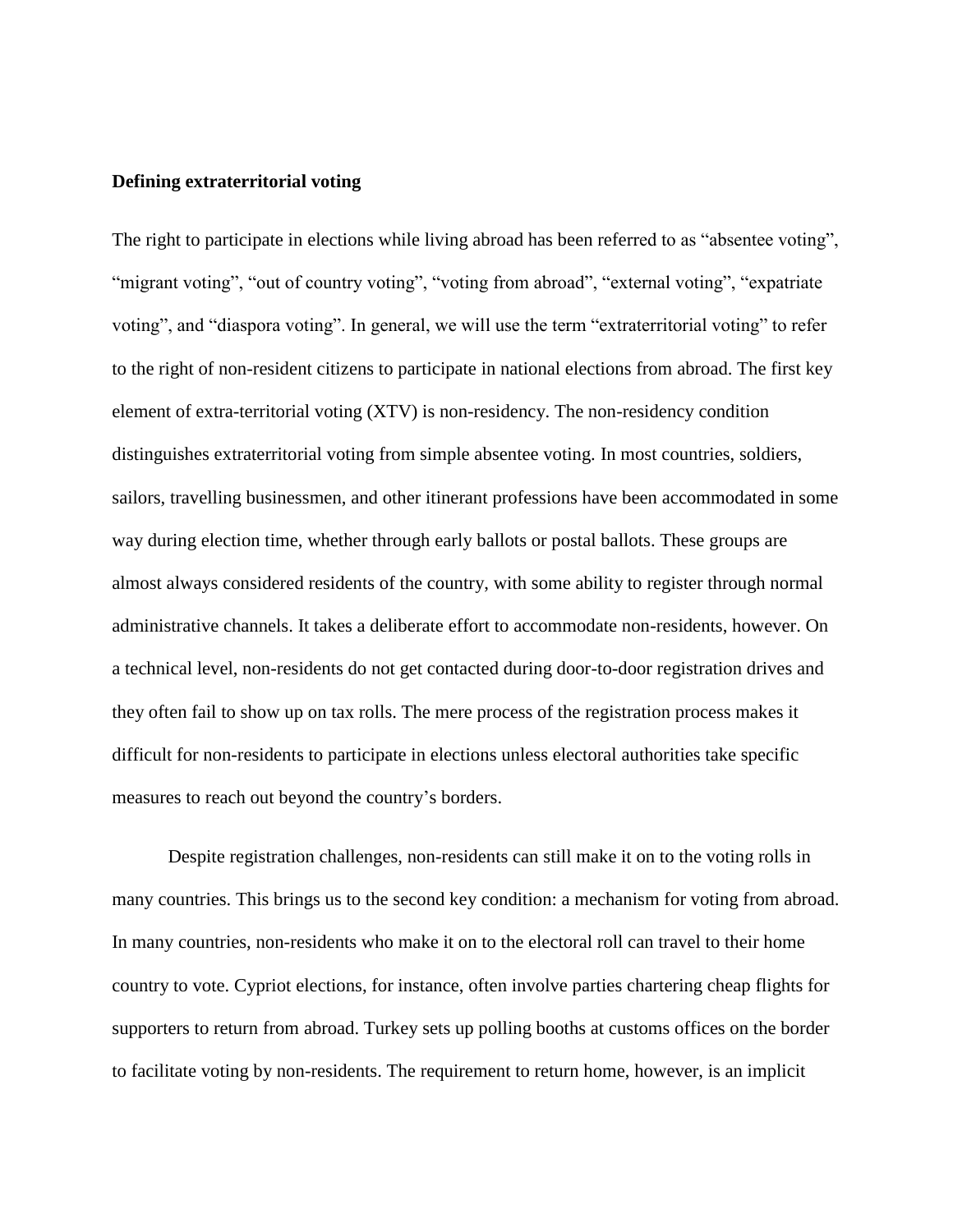property requirement on the franchise. Only those that can afford the travel and lost wages can participate. Extraterritorial voting exists when non-residents are not required to return home to cast a vote. This may take the form of postal voting, consular voting, or appointing a delegate. These processes are always imperfect, but they are conceptually and practically different from returning home to vote.

# **Puzzle**

Granting extraterritorial voting rights constitutes a *de facto*, if not necessarily *de jure*, expansion of the electorate. Why do politicians extend the franchise? Why do politicians empower previously excluded groups by granting them citizenship rights? In countries with competitive elections, sitting politicians attain office through the support of the public. They invest resources gauging public opinion, crafting their messages to fit the crowd, pushing policies that will earn them credit during campaign season, and building organizations to mobilize their voting bases. Sitting politicians attain office by knowing their electorate. Incumbents typically should be content with the electorate that put them in power. It is the electorate they know and in which they have successfully achieved office. So why do sitting politicians extend the vote to new groups? Why risk the possibility of being turned out of office by a new group of voters?

Przeworski () suggests that the explanations for extension of new voting rights fall into two categories: conquered or granted. Either the looming threat of social conflict forces the establishment to extend the franchise to avert revolution, or strategic politicians support franchise extension because they anticipate new voters will help them meet their electoral or policy goals. Extraterritorial voting rights fall almost universally in Przeworski's "granted"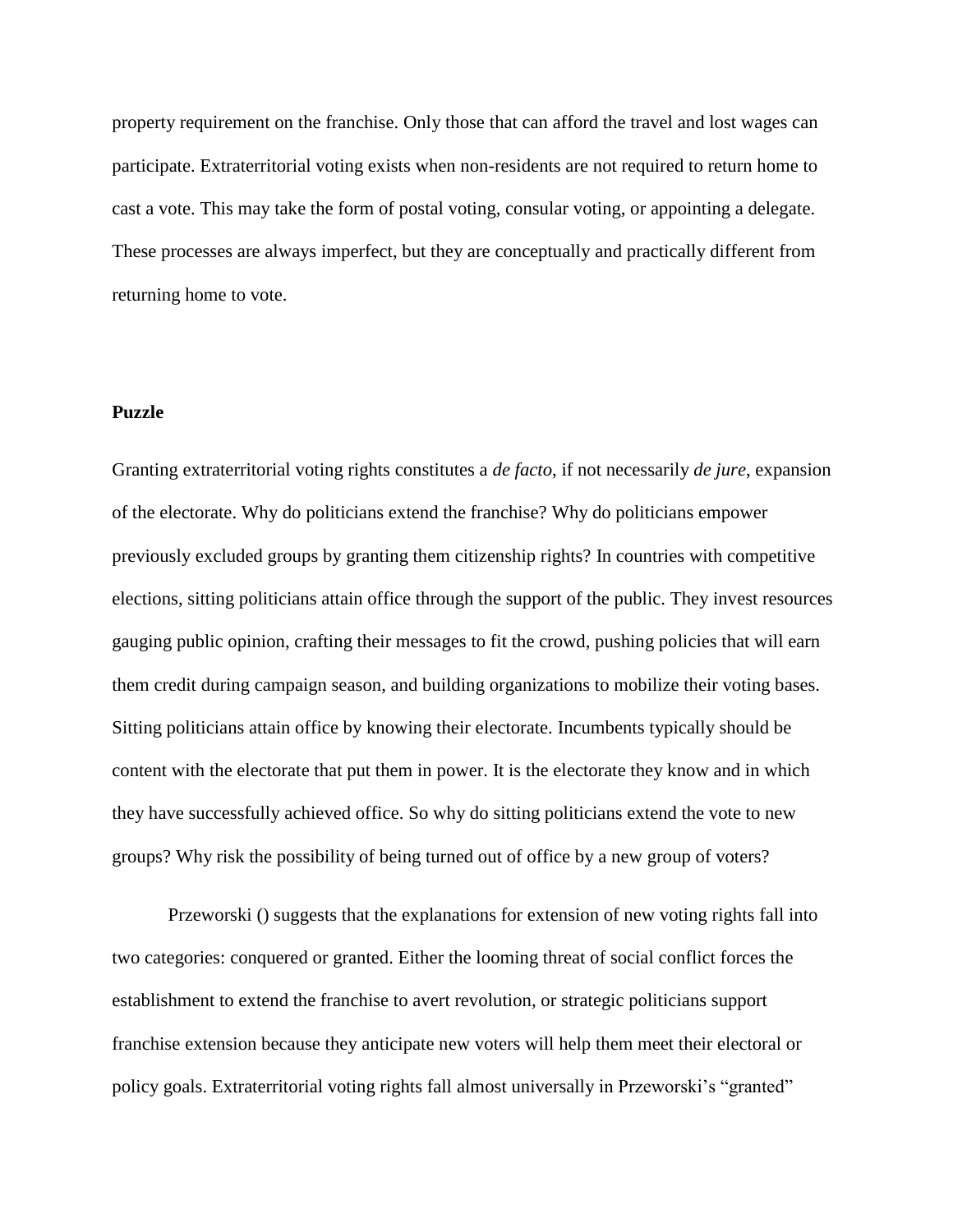category, as the revolutionary potential of non-residents is typically circumscribed by their physical distance from the organs of power. Yet conceding that extraterritorial voting rights are granted is hardly a revelation. The bigger question remains: why are they granted? Even if rights are granted for strategic purposes, what strategies do they serve? How can we make sense of the timing of these franchise extensions?

The empirical phenomenon of extraterritorial voting rights expansion elicits additional theoretical questions. The pattern of XTV rights extensions has been remarkably steady over the last thirty years. There is no clear 'tipping point' to mark a period in which countries rush to adopt XTV. Yet while the extensions appear to be a collection of state-level decisions, a clear regional pattern of expansion still exists. It is also striking that extraterritorial voting rights have been remarkably enduring—there have been remarkably few cases in which extraterritorial suffrage rights have been revoked after being initially granted.

#### **Existing Explanations**

While the theoretical literature on extraterritorial voting remains in the early stage of development, there are discernible approaches. The work emphasizing structural change in the international system has often been more concerned with conceptualizing the normative implication of the empirical phenomenon rather than explaining variation across cases. With the exceptions of Lieber () and Collyer and Vathi (), the empirical work has typically focused on explaining variation across a small number of cases but has not grappled with the broader empirical trend. Some scholars have emphasized factors 'external' to the domestic political system, and the other emphasizing factors 'internal' to the system. External explanations have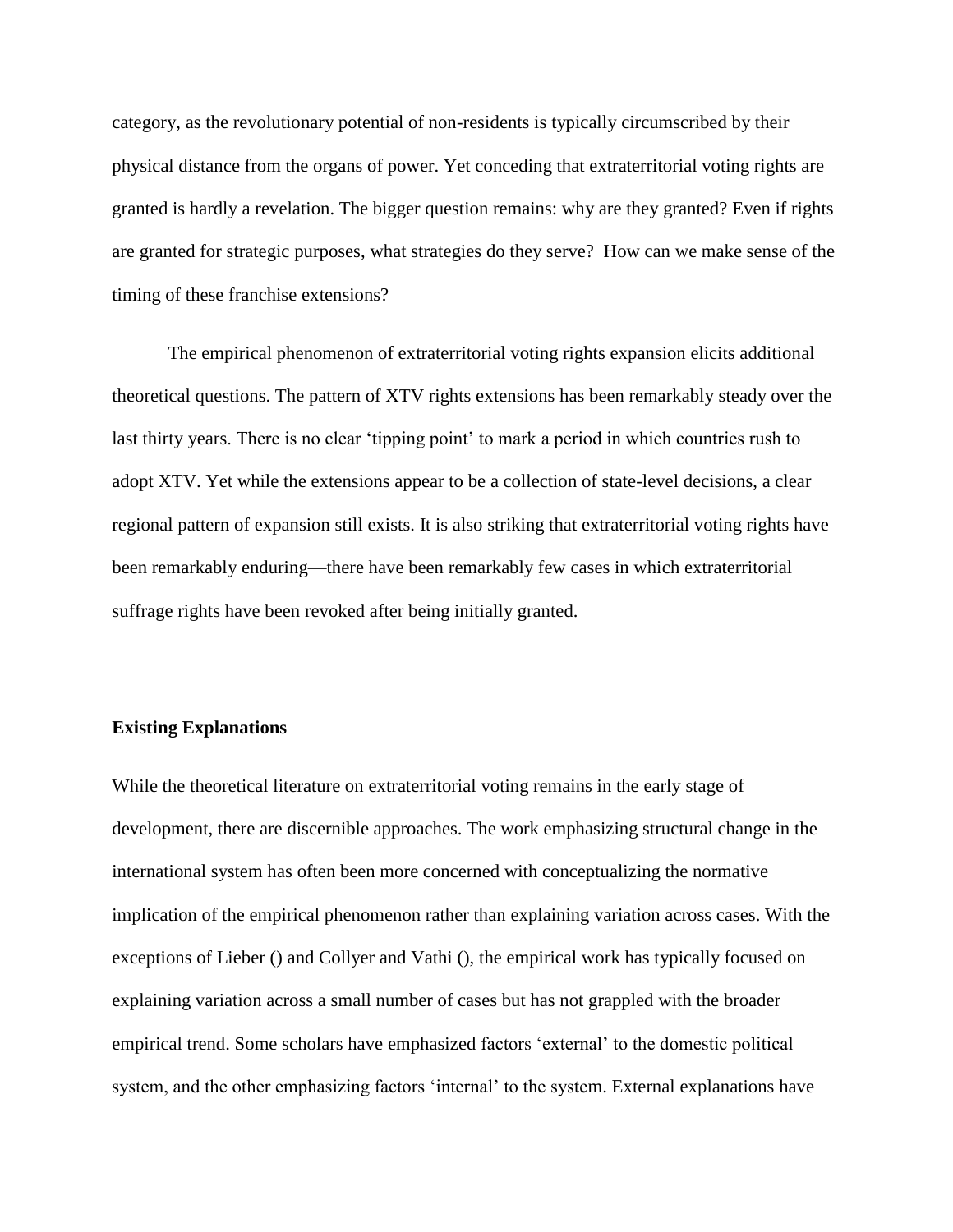typically emphasized emigrant resources, international norms, and interstate conflict, whereas internal explanations have typically emphasized regime transformation, state capacity, electoral interests, and institutional structures. While the existing explanations make valuable contributions, they are typically incomplete, as discussed below.

# *External explanations*

Extraterritorial voting exist because citizens live outside the country, thus the natural starting point for explaining XTV rights is invariably the size and resources of the emigrant community. Migrant communities are not necessarily passive actors in home country politics. Emigrant organizations mobilize supporters and lobby politicians in pursuit of their political and economic goals, and one common goal is extension of extraterritorial voting rights. Politicians respond to organized pressure, and the likelihood of adopting extraterritorial voting rights may be conditioned by the resources the emigrant community is able to marshal in its defense. For instance, IDEA found that migrant lobbying was a key factor in generating reform in the Dominican Republic, Mexico, and the Philippines (IDEA 180, 184, 189).

A natural expectation, then, is that the size and resources of the migrant community are crucial. Organizations and lobbying activities require money. There are common start-up costs for aspiring emigrant groups: meetings need to be organized, travel expenses need to be accommodated, promotional materials need to be printed, lawyers need to be consulted, and – sometimes – office space needs to be secured. Funding emigrant organization is easier when there is a large pool of emigrants to tap into for material support. Thus large emigrant communities with large populations have more resources to devote to organization and lobbying.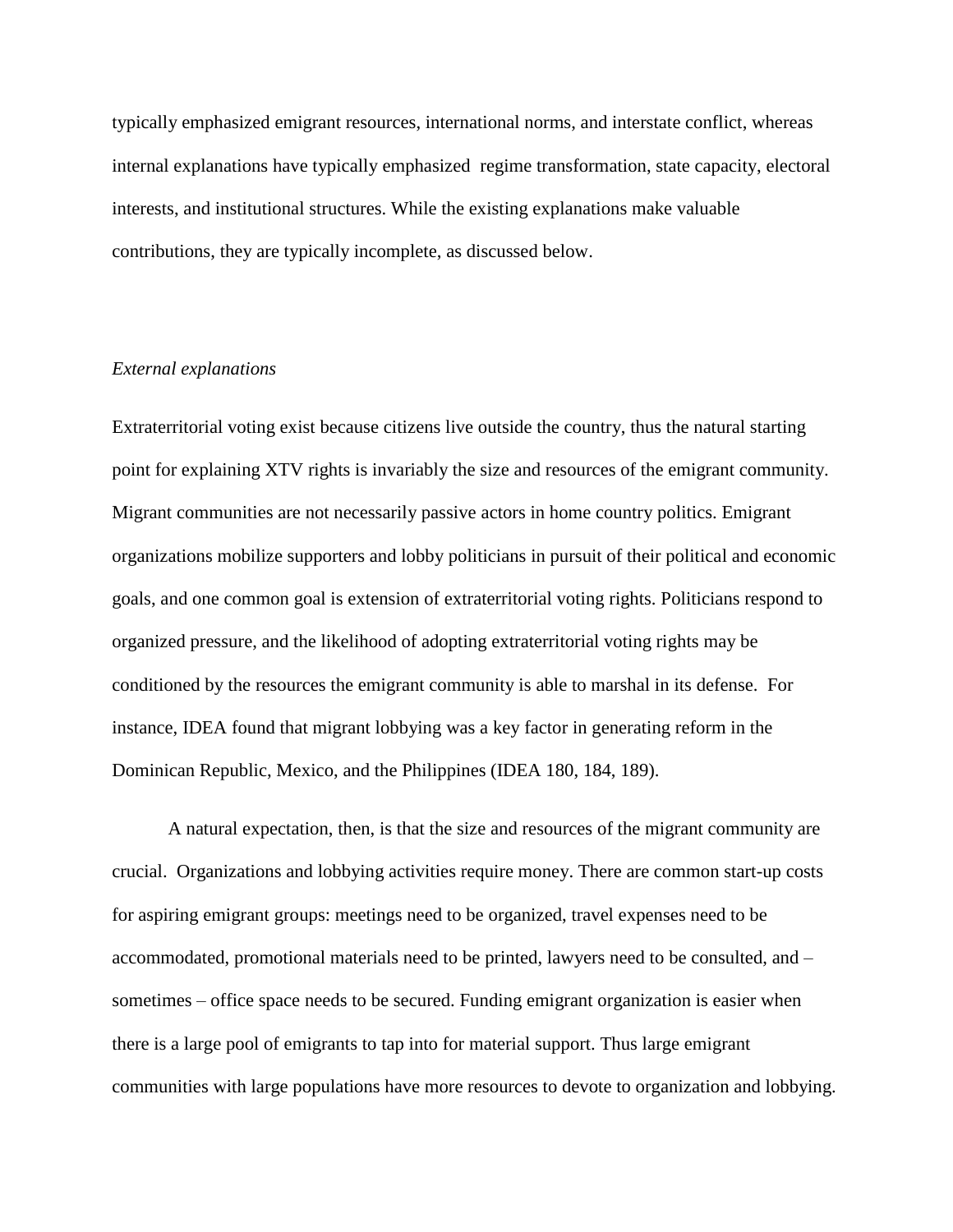Emigrants frequently have great economic clout in their home countries, and some have argued that countries that are economically dependent upon migrant remittances may be more willing to extend rights (Itzigsohn 2000).

An alternative external explanation for extraterritorial rights extensions is the effect of international conflict. One of the classic explanations for manhood suffrage is the need to generate greater cooperation of citizenry in the face of expansion to military conflict (Ticchi  $\&$ Vindigni 2006), and one can readily extend this logic to the extension of extraterritorial voting rights. As Machiavelli and Weber have argued, when facing an external threat the elite will grant broad rights in order to elicit the cooperation of the broader mass of citizens. The core insight is that rights are extended to generate support for the system and to encourage citizens to do things they otherwise would avoid (e.g. die in battle). Similarly, there are historical examples of authorities extending the vote to non-resident citizens during a time of war. Canada, the US, and Britain all experimented with XTV during the wars of the 20th century. More recently, Brand () has tied XTV extensions in Algeria and Morocco to the existence international conflict. In effect, the North African regimes attempted to rally their emigrant populations to the national defense by extending them expanded citizenship rights.

A third strand of external explanations for the enfranchisement of emigrants highlights the influence of new international norms and actors. Sassen () has placed extraterritorial voting in a context of "denationalized citizenship," or an emerging normative framework in which democratic participation is detached from traditional nation-state structures. Lieber () has identified the influence of epistemic communities of election experts who have promoted the practice of extraterritorial voting. A handful of expert elections groups, including International Institute for Democracy and Electoral Assistance (IDEA), the International Foundation for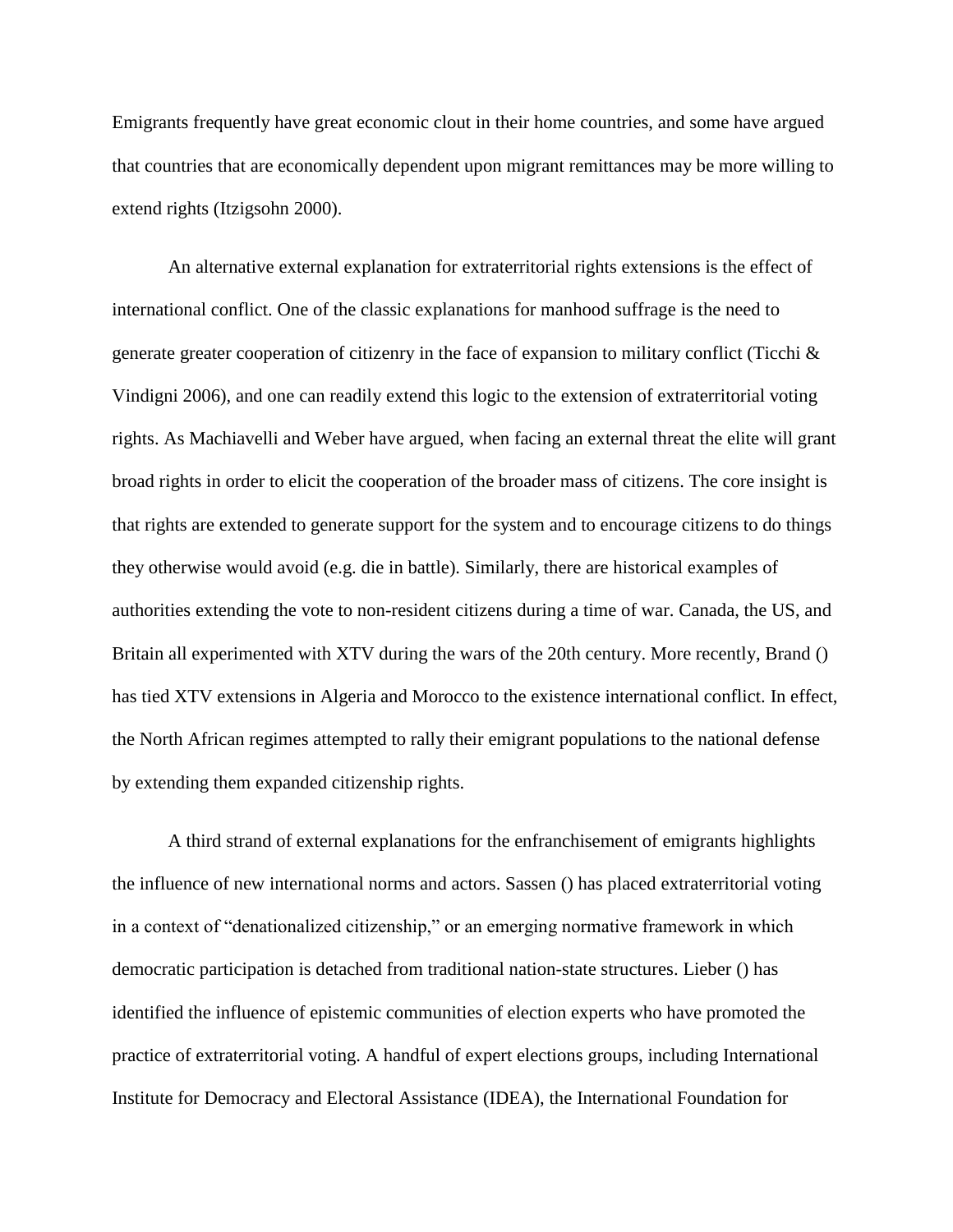Election Systems (IFES) and the International Organization for Migration (IOM), have spread the practice of extraterritorial voting through consultations with lawmakers and electoral bodies. The influence of international norms and actors is particularly strong in those cases where international peacekeepers and administrators play a pivotal role organizing elections in postconflict societies. For instance, the organization of extraterritorial voting in post-conflict Cambodia, East Timor, and Afghanistan was overseen by international bodies. In all three cases, extraterritorial voting was initially enacted by international organizers of elections, and the obligation then transferred to domestic actors for subsequent elections.

However, while the existing external explanations receive support from close examination of individual cases, they are often theoretically underspecified and generally prove inadequate in explaining the broader patterns of extraterritorial voting rights adoption. The resources argument has a clear counter-weighting logic: a large emigrant community with greater financial resources may have more funds to lobby for their cause, but the fact that they are large and have their own financial resources also contain heightened political risks for politician. Emigrants economic independence from their makes them less vulnerable to clientelist appeals and other traditional forms of politics and relatively free to oppose the sitting government and support parties based on policies and performance. Where there is a large pool of potential migrant voters, sitting politicians will naturally feel anxious about extending them rights. Furthermore, home country voters may feel they are the ones most affected by the policies pursued by the government, so they should have the right to pick to government. As one Uruguayan politician remarked during the recent debate on extraterritorial voting, "Conceptually the Uruguayans that live in the country are just as Uruguayan as those outside of the country, but those that live here are the ones who have to elect their representatives, become responsible of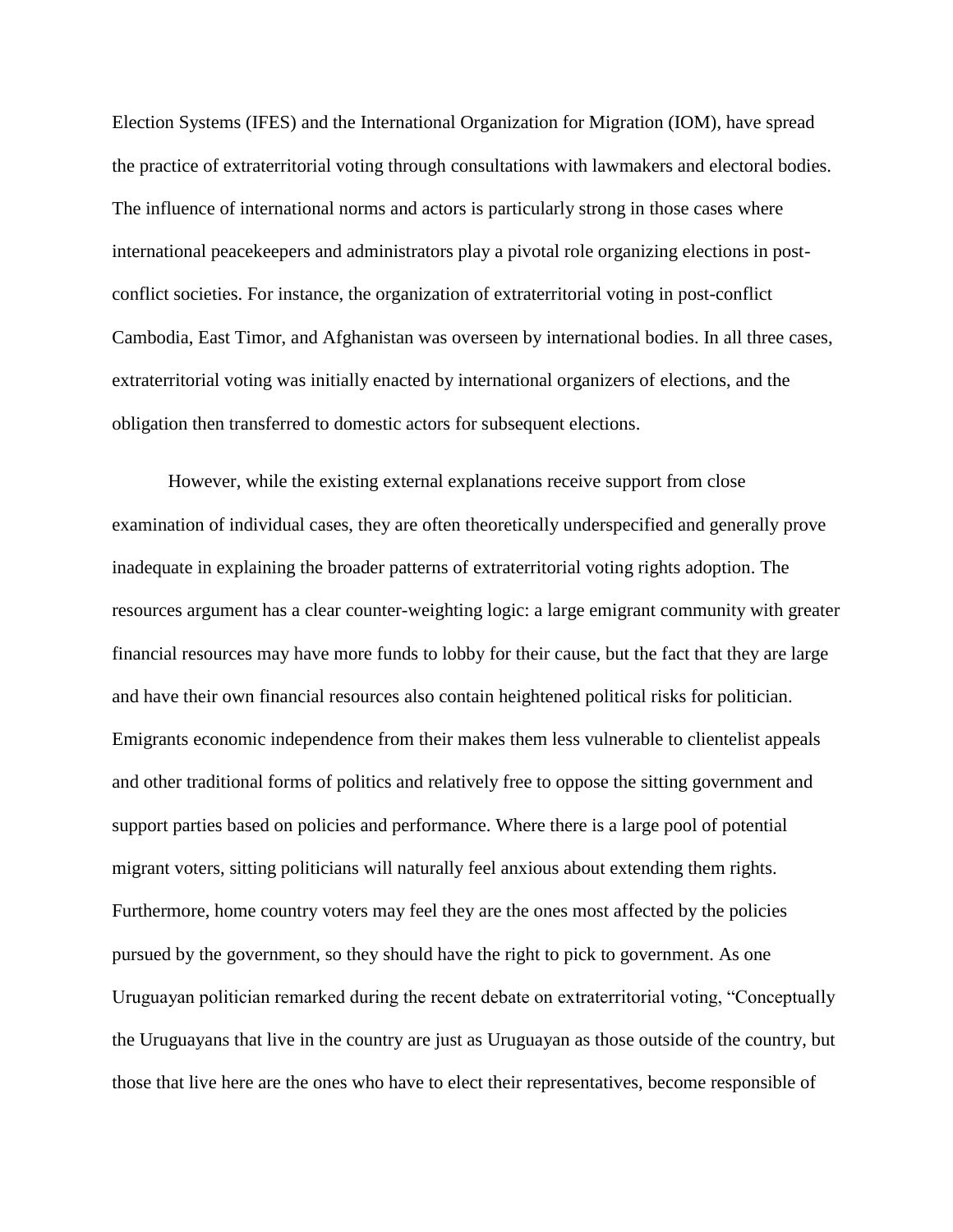them, enjoy or suffer the consequences of their vote" (Ultimas Noticias 5 Oct 2010). Collyer and Vathi () note a tendency for small countries to avoid out-of-country voting due to the possibility that "even a numerically small emigrant community could have a disproportionate influence on the outcome of elections" (2007, 17).

The need to garner greater citizenry support during interstate war is an appealing argument in many cases, but it is clear that interstate conflict may also increase security risks which prevent or delay the implementation of XTV rights. Singapore, for instance, delayed the implementation of XTV following the September 11 attacks which raised fears for embassy and consulate security worldwide. If a country is at war with a neighboring state in which many of its emigrants reside, the logistical challenges of extending extraterritorial voting rights may outweigh any desire to do so. Most fundamentally, however, the expansion of extraterritorial voting rights to 80 new countries over the last 30 years does not match any pattern of interstate war.

Explanations relying on emerging global democratic norms and epistemic communities run into similar problems in explaining broader patterns of adoption. The relevant global epistemic community has only developed recently and the global XTV trend clearly predates the epistemic community. As Lieber () recounts, many of the initial meetings and reports by international NGOs were done at the behest of the Mexican government, whose turn-of-themillennium research into extraterritorial voting was initially stymied by a lack of information. Furthermore, as Brand () recounts, the rise of extraterritorial voting amongst countries that do not subscribe to global democratic norms highlights the importance of considering other factors.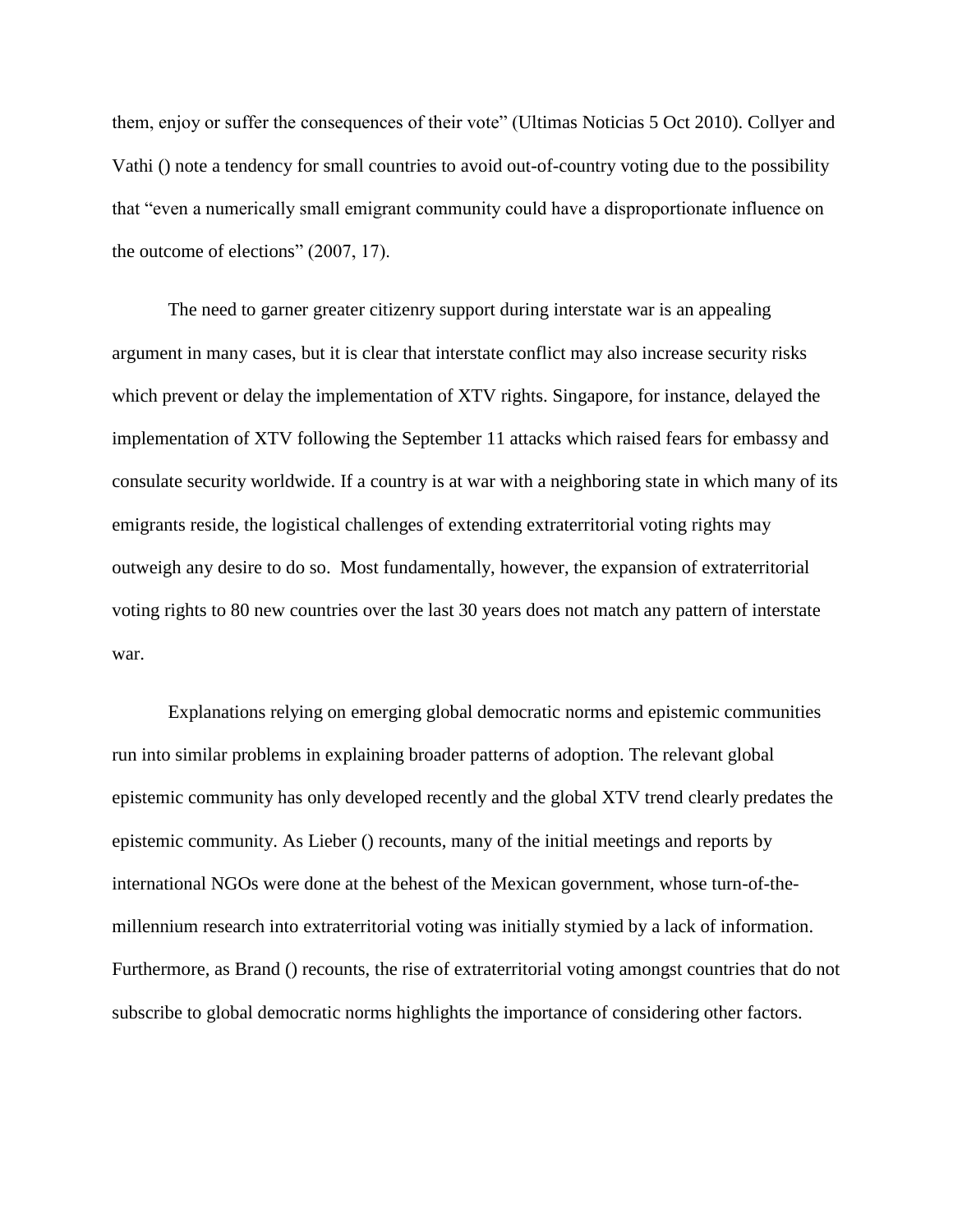### *Internal explanations*

If existing external explanations have been inadequate to explain the broader global trend in the extension of extraterritorial voting rights, what about internal domestic explanations? Most internal explanations for enfranchisement of emigrants focus on identifying domestic opportunities that may be particularly amenable to the extension off suffrage rights.

First, periods of regime change also offer a window of opportunity for rights expansions. Existing work suggests the expansion of extraterritorial voting rights correlates with changes in regime type, particularly transitions to democracy (Smith 2003). Democracy does not necessitate that non-resident citizens be granted rights, nonetheless, democracy does entail that the citizens be involved in the process of leadership selection, and it is natural for institutional designers in transitional countries to revisit the question of what constitutes the polity. Transitions provide a window of opportunity in which extraterritorial rights can be written into law without seriously disrupting the status-quo.

Furthermore, institutional designers will often feel a moral obligation to incorporate nonresidents during the democratization process. Migrant populations play a symbolically important democratizing role in countries where authoritarianism leads dissidents to seek political asylum in foreign countries. These moral considerations were seen in Brazil, where "politicians who discussed [extraterritorial voting] assumed that Brazilians who had left the country had done so for political reasons under the dictatorship, and therefore democracy needed to recognize and guarantee their political rights" (IDEA 128). The transition to democracy, then, provides both an opportunity to redefine the scope of participation and tends to occur in a political context sympathetic to the interests of the migrant community.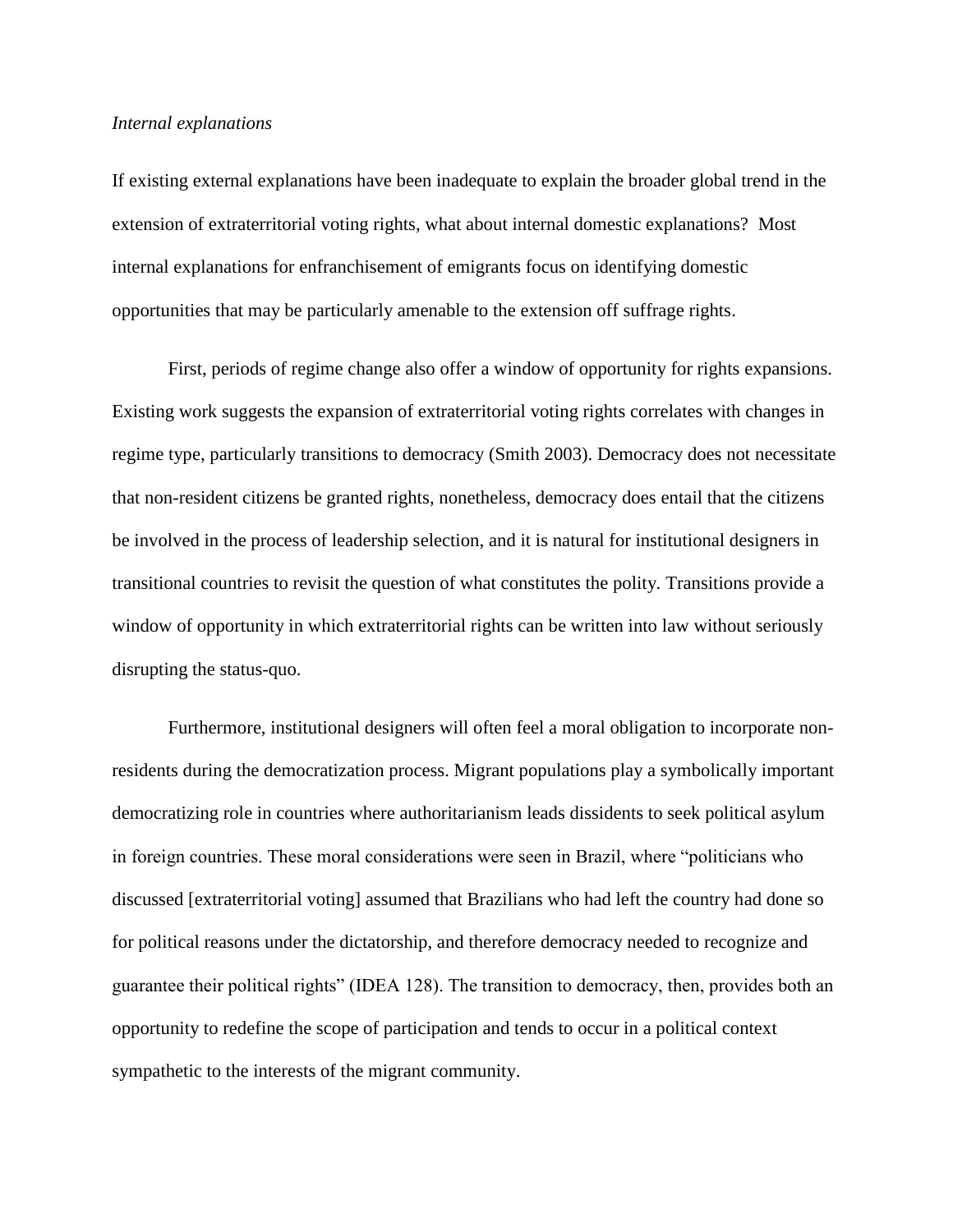Bureaucratic structure and capacity also affects XTV adoption and implementation. Whether the process involves sending ballots out by mail or setting up overseas polling booths in diplomatic missions abroad, granting emigrants the right to vote is financially costly and administratively burdensome. Even countries that have previously provided opportunities for participation abroad will rethink the policy in light of costs. In Afghanistan and the Cook Islands, extraterritorial voting rights were withdrawn, largely due to financial concerns (IDEA).

Beyond cost and administration, the relative autonomy of state bureaucracies can affect the decision to enfranchise emigrants. Overseas elections are typically administered by foreign ministries and state electoral bodies. Officials within the bureaucracies have their own interests, which can conflict with politicians' desire to extend XTV rights. Brand (), for instance, recounts how XTV rights in Morocco were rescinded due to intra-agency conflict over the right to speak for Moroccans abroad. Lieber () describes the resistance to XTV by Mexican foreign affairs officials cautious about potential backlash against political campaigning among Mexican communities abroad. He contrasts the Mexican case to that of the Dominican Republic, where the politicization of the bureaucracy spurred the implementation of inclusive XTV rights.

A third domestic explanation highlights the role of electoral, typically partisan, interests. Parties propose extraterritorial voting rights because they think they will earn the support of voters abroad and increase their legislative power, or because they think the public act of supporting migrant voting rights will earn the party support simply for appearing on the side of "political reform" or "migrant rights" more generally. Both Smith () and Lafleur (2011) have underlined the importance of these outcome contingent motivations. Lafleur notes, "once homeland political parties determine what the potential impact of the addition of external voters on overall election results will be, they will support of block legislation according to expected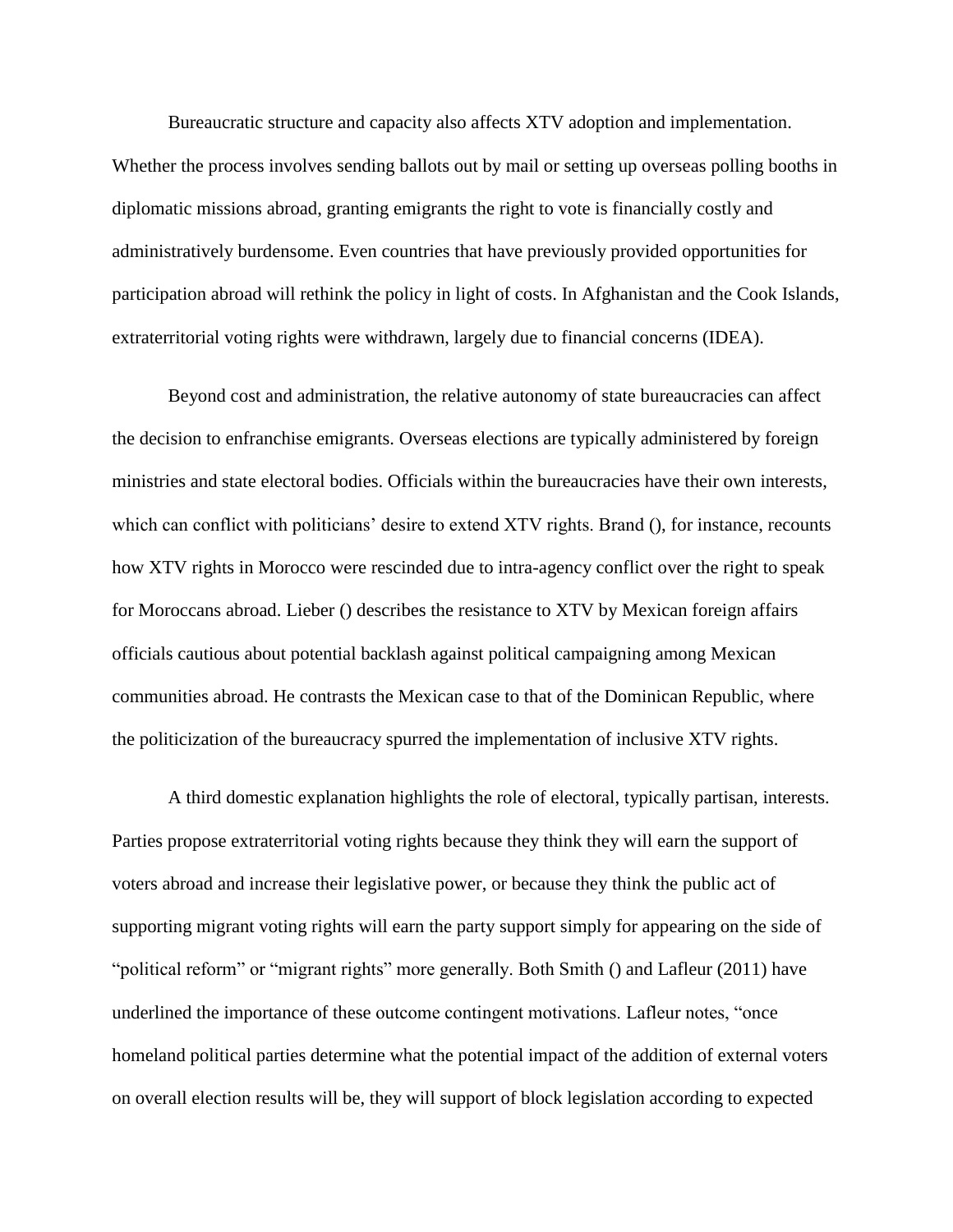electoral gains or losses" (2011, 484). Examples of self-interested reform proposals - and opposition to these proposals - abound. In Italy, rightwing parties pushed for enfranchisement partially because they expected Italians abroad to support right-of-centre options. In Belgium, Liberals expected support from Belgians abroad and put extraterritorial rights on the agenda. In Chile, conservatives have consistently opposed enfranchising migrants as they expect the left to benefit from such a reform. In South Africa, the African National Congress removed extraterritorial voting rights as they expected to receive few votes from a relatively white migrant base. The calculations made by parties are not always accurate; in Italy, voters abroad have not supported the right, despite the predications of reformers. Still, electoral projections color position taking.

Pursuit of electoral advantage is not limited to capturing new voters abroad. Parties will publically support migrant enfranchisement to appear on the side of political reform. This is particularly true of parties that have been out of power for long periods and have spent years advocating a reformist agenda. In Bolivia, it was the rise of the Movement to Socialism (Movimiento al Socialismo) that put the electoral rights of migrants on the agenda. In Uruguay, it was the ascension of the Broad Front (Frente Amplio) that created the conditions for the (ultimately unsuccessful) referendum on voting from abroad. Parties that spend time out of office have a tendency to endorse extraterritorial voting rights as part of their broader challenge to the establishment, and their motivation is particularly strong when they view the emigrant population as a potential support base.

Discussion of political interests lead to a fourth set of domestic variables that can condition the likelihood of adoption; namely, the institutional rules that structure political competition. Institutions affect what type of political actors are able to translate support into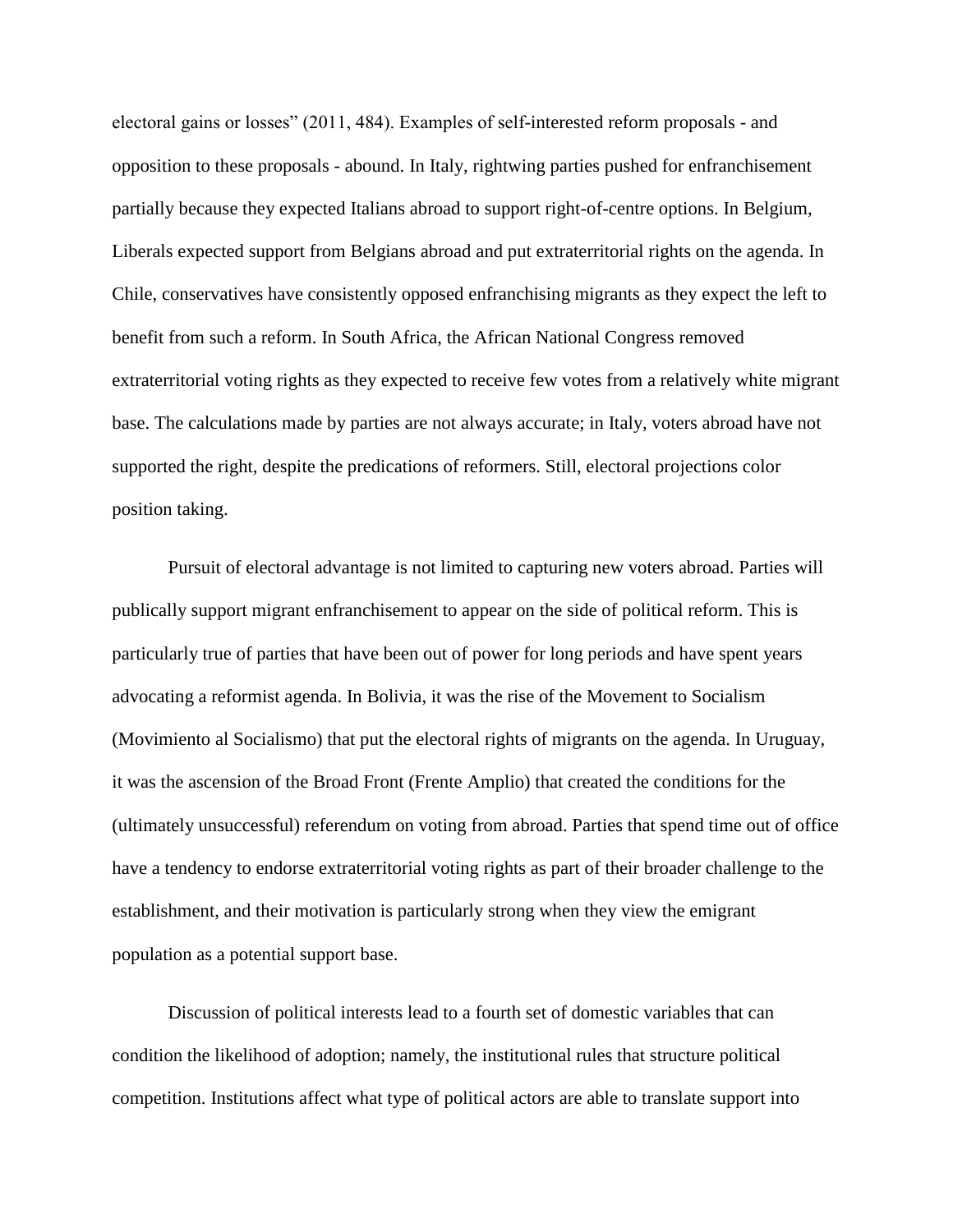legislative representation and what impact political actors have on the policy-making process. Two potential relationships exist. First, XTV is most likely to find a champion when there is a wide range of nationally oriented interests represented in the legislature. Thus countries with proportional systems should be most likely to adopt XTV. For instance, in the Philippines case the adoption of a mixed-member system allowed new nationally-oriented politicians to gain election. These actors were instrumental in placing the adoption of XTV rights on the political agenda. Second, XTV is most likely to be adopted when there is a diffusion of political power. In particular, systems that incentivise coalition bargaining should be more likely to adopt extraterritorial voting rights simply because a small party might insist on it as the price of entrance. In Italy, for instance, Berlusconi was not in favour of extraterritorial voting rights but backed the reform in order to please his coalition partners (Lafleur ).

Again, while individual case studies may highlight the importance of the existing internal explanations, like the existing external explanations they run into serious challenges when explaining the broader global pattern of XTV adoption. While regime transitions may provide a key window of opportunity for the extension of extraterritorial voting rights, the argument provides little leverage for the bulk of cases in which extraterritorial voting rights have been granted independently of regime transition, and does not necessarily help explain the many cases of regime transition that do not result in the adoption of extraterritorial voting rights. For example, most of the countries that adopted XTV rights in the 1980s were long-established democracies. The 'waves' of democracy do not show up when we actually examine XTV adoption rates. Post-communist countries in Central Europe, for instance, took different paths; two adopted as part of the transition process (Poland 1990; Slovenia 1992), two waited over a decade before adoption (Czech Republic 2002; Hungary 2004), and one has never adopted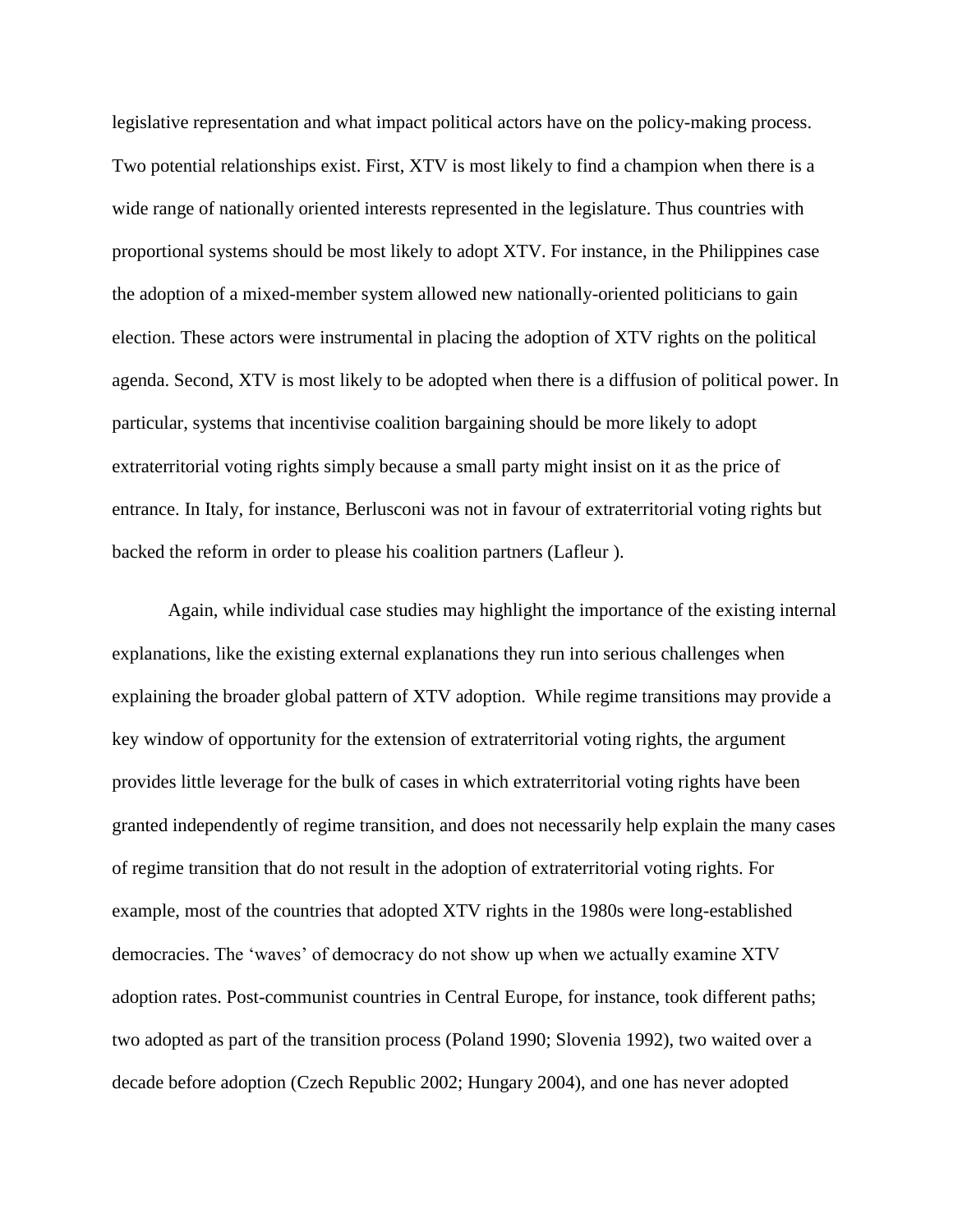(Slovkia). Even though windows of opportunity from regime transitions may play a role in understanding the adoption of extraterritorial voting rights, the argument remains a partial explanation at best.

Bureaucratic and institutional explanations cannot explain the timing of adoption and are best at establishing broad across-case differences in the likelihood of XTV extension. Electoral explanations provide a compelling logic XTV rights extensions, but run the risk of overpredicating change: if the logic of extensions were purely electoral in motivation there ought to be expansions and retrenchments whenever new parties came to office or power. Furthermore, the electoral argument frequently ignores the considerable risks inherent in enfranchising new voters. Predicting the partisan preferences of disenfranchised voters is difficult, and experience demonstrates that parties are prone to miscalculation. Enfranchising new groups is one strategy for boosting a political actor's electoral fortunes, but it is a risky strategy and more careful analysis is needed to explain when parties are willing to take on such a risk.

#### **Our Theory**

Our argument builds on the previous, what we believe are largely partial, explanations. The adoption of extraterritorial voting rights is, in most cases, an instance of political leaders acting on behalf of a constituency other than that those who brought them to power. Indeed, given that in most countries there is a perception that emigrants are disproportionately likely to support opposition parties and politicians, the adoption of extraterritorial voting rights potentially entails quite serious electoral risks for incumbent governments. If we believe that leaders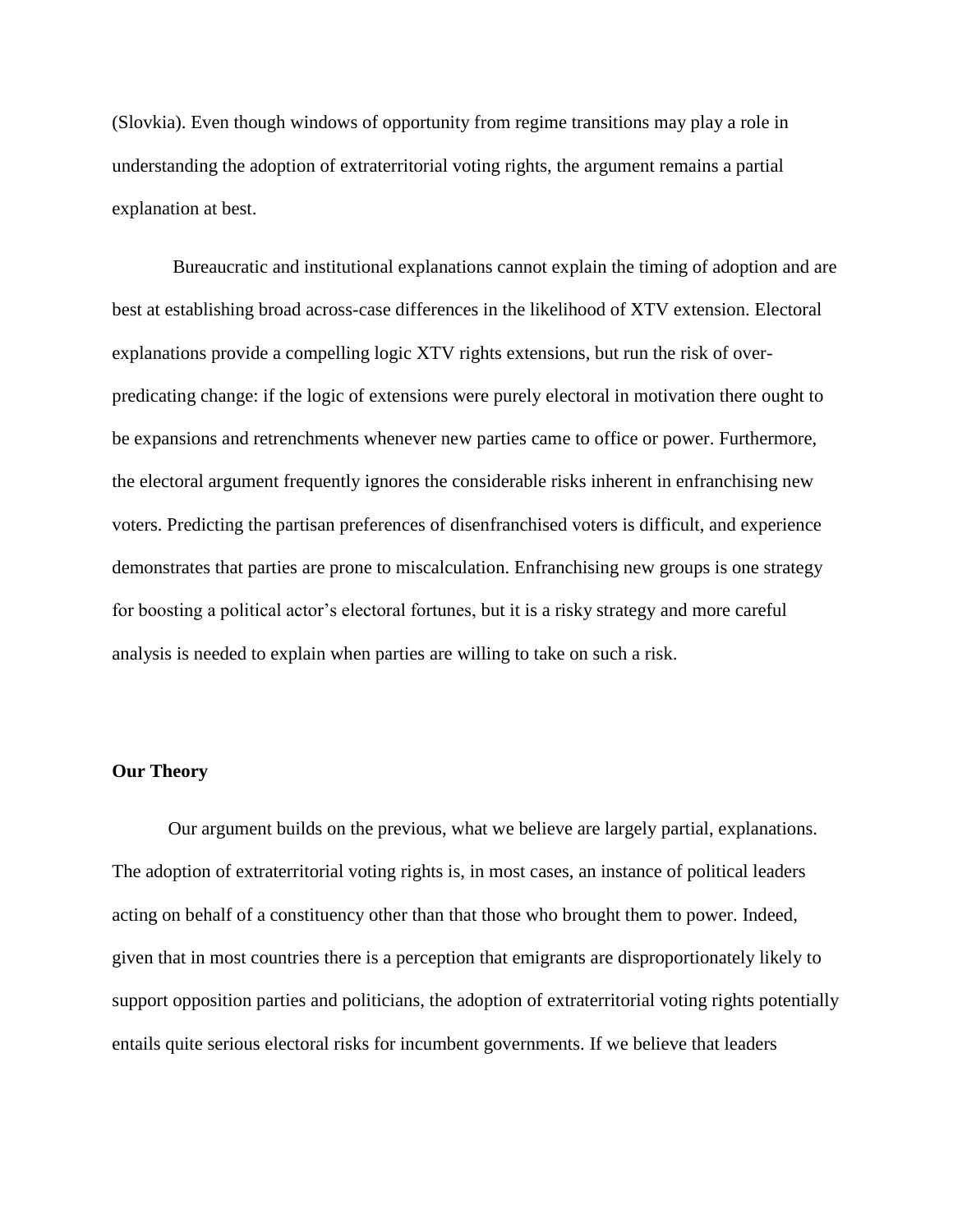typically do not choose to vote themselves out of office, how can we best explain the adoption of extraterritorial voting rights?

One possible explanation, discussed briefly above, is the role of international actors and the rise of global norms of political participation promoting extraterritorial voting. In a handful of cases that we have investigated, the intervention of international actors was clearly determinative. However, the clearest cases of the importance of international actors (Afghanistan, Cambodia) are also the comparatively rare cases of the reversal of extraterritorial voting rights. Similarly, arguments about the rise of global norms has a ring of truth, but it is clear that the systematic rise of extraterritorial voting rights both predates most of the global norms advocacy in the area, with the number of countries adopting extraterritorial voting rights increasing at a nearly uniform rate from 1980 through the present, suggesting that there is more to the story.

We believe the most important factor in explaining the adoption of extraterritorial voting rights instead lies in understanding why political leaders will make risky decisions to attempt to change their electorate. When should leaders choose to dance with someone other than those who brought them to power? Ultimately, we believe this is driven primarily by domestic vulnerability (and more specifically, poor economic performance) combined with the ability to assess the benefits and costs of the policy. In other words, vulnerable political leaders are more likely to actively seek out ways to buttress their support. And when leaders are able to reassure themselves about the consequences of adopting extraterritorial voting rights by looking to the example of similarly situated countries that have already adopted extraterritorial voting rights, they are more likely to believe that the potential benefits outweigh the likely risks.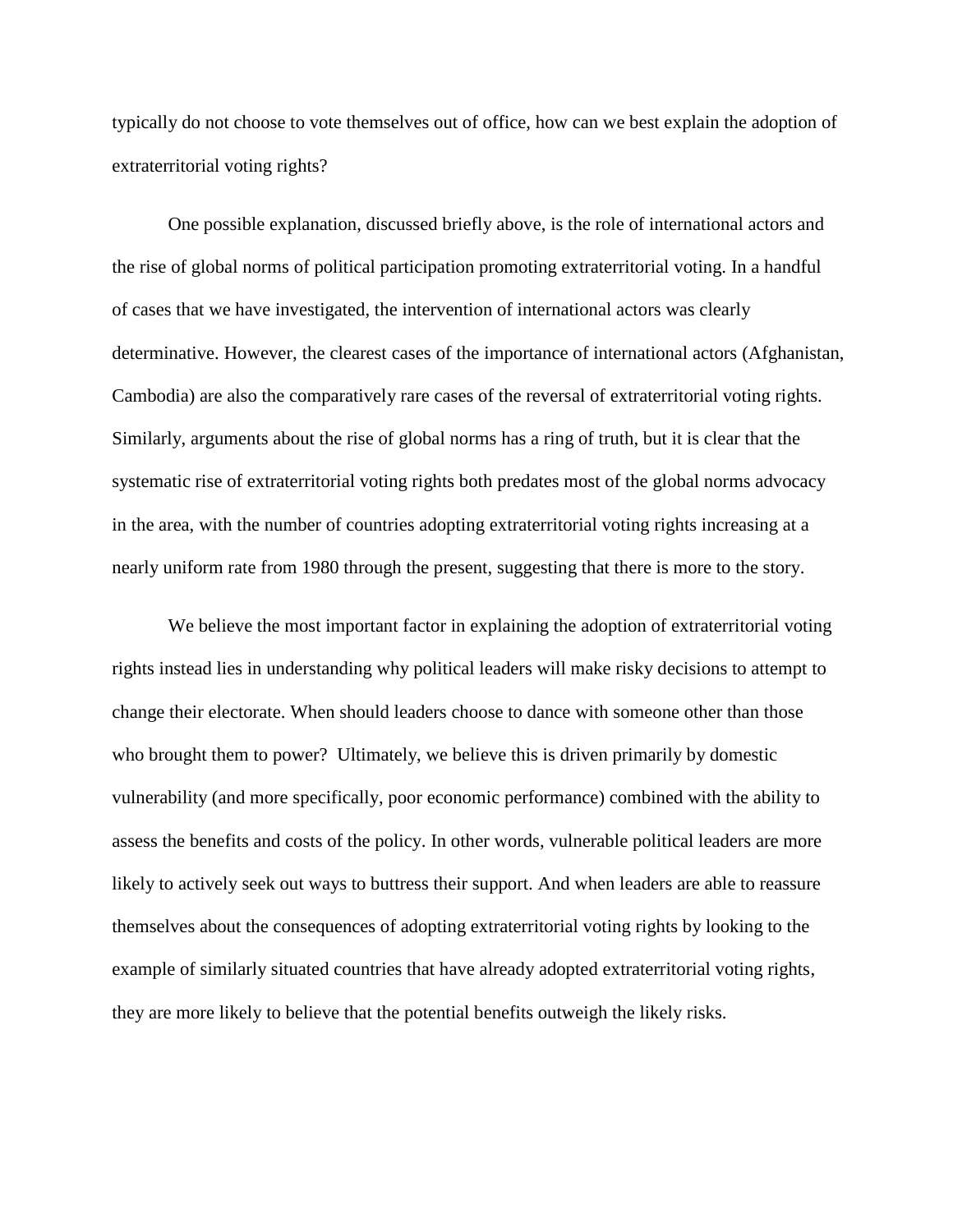Thus while we emphasize the crucial role of domestic considerations that influence the desire of political leaders to actively court a new potential electorate, albeit an international electorate (migrants), we believe that there is an important role for policy learning. Political leaders draw on the lessons learned from similarly situated countries. And in the case of extraterritorial voting, they typically appear to learn that extension of migrants' voting rights entails fairly modest administrative costs and rarely upsets the existing domestic electoral balance. We explore both the domestic vulnerability and policy diffusion sides of our argument in further detail below.

#### *Domestic Vulnerability*

Enfranchising new groups is risky, and incumbents are typically comfortable with the electorate that put them in power. However, economic downturns influence their comfort with their electoral base. Voters are liable to blame the incumbent for their economic hardships. Knowing that popular support is likely to decline in tandem with economic conditions, incumbents look for new voting bases and new strategies to shore up their flagging support.

Enfranchising non-resident citizens may be an attractive option for vulnerable political leaders for three inter-related reasons. First, declining fortunes at home prompt incumbents to view see emigrants as a potentially receptive voter base. Living and working abroad, emigrants may not share the same economic grievances as their fellow citizens back home. Although migrants and their families are typically seen as disproportionately supporting opposition parties, to the extent that granting them the franchise may help sway them to increase their support of the government, thus extending the franchise may be an electoral opportunity, not just a risk.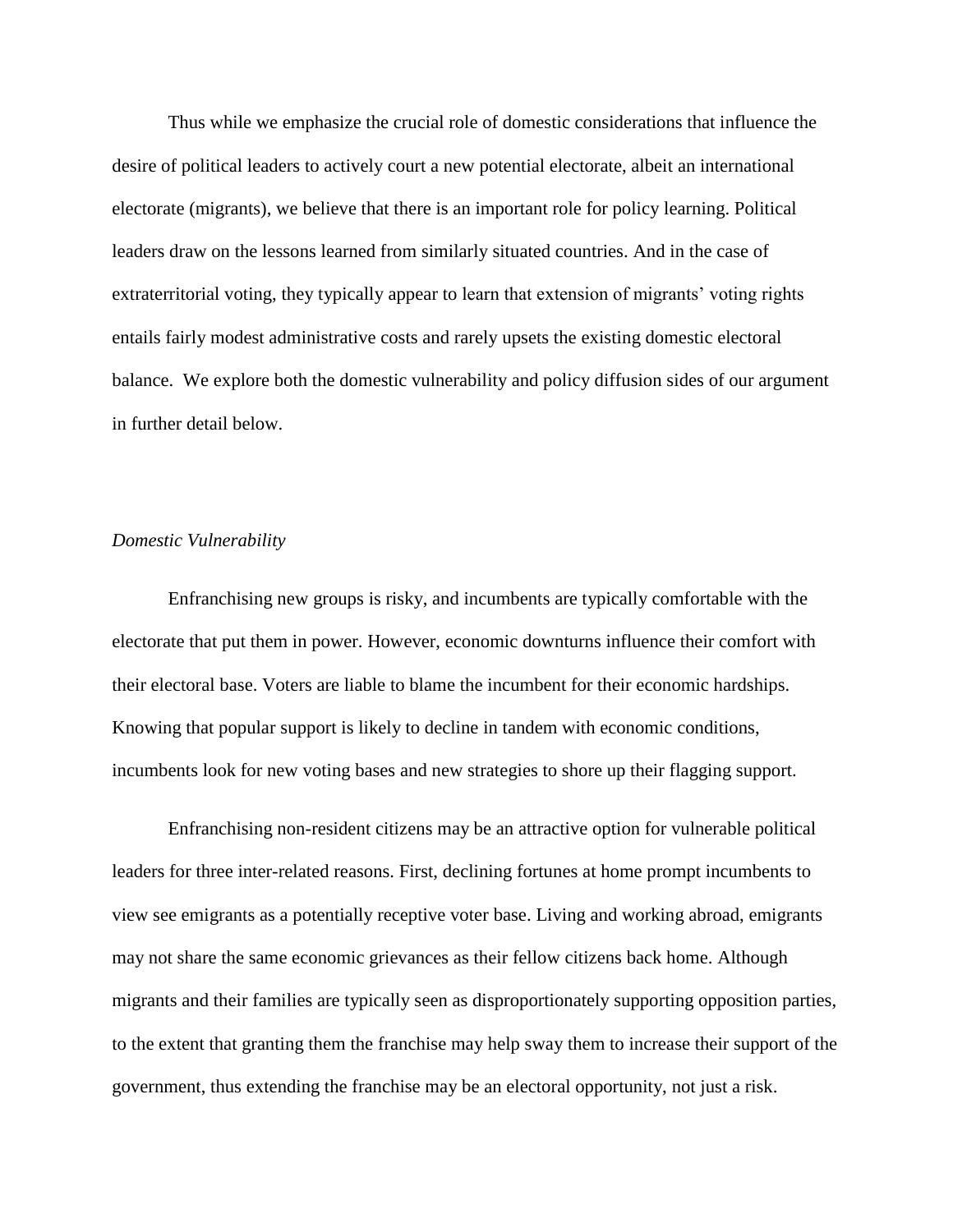Second, economic decline at home raises awareness of remittance flows. As jobs become scarce and the value of foreign currency more valuable, remittance flows take on increasing importance. Given the increasing value of remittances, resident voters receiving remittances may become more likely to communicate with their out-of-country network or at least more aware of their dependence on their support system abroad. With a heightened consciousness of the importance of networks abroad, citizens become more receptive to politicians claiming to defend the rights of non-resident citizens. When this is the case, politicians may see electoral advantage in placing extraterritorial voting rights on the agenda.

Third, economic decline produces a more diffuse demand for political reform at home. Politicians and citizens blame the failures of the political system for their economic hardships. Critiques of the system can lead to more general calls for reform. Though political reform proposals are unlikely to fix the current economic crisis, they are at least an initiative politicians have some control over. Economic decline itself, then, leads to reformist proposals that could expand to discussions of electoral institutions and suffrage. (*CITE on the literature about increase in granting rights when economic difficulty makes it harder to provide goodies*).

There are, in short, good reasons for policymakers to consider XTV adoption around the time of economic crisis. Whether the direct motivation is to capture new voters abroad, please domestic voters positively disposed to their network abroad, or simply to compensate for poor economic performance by enhancing political rights more generally, politicians have electoral an electoral motivation to support proposals for extraterritorial voting during tough economic times.

# *Policy Learning*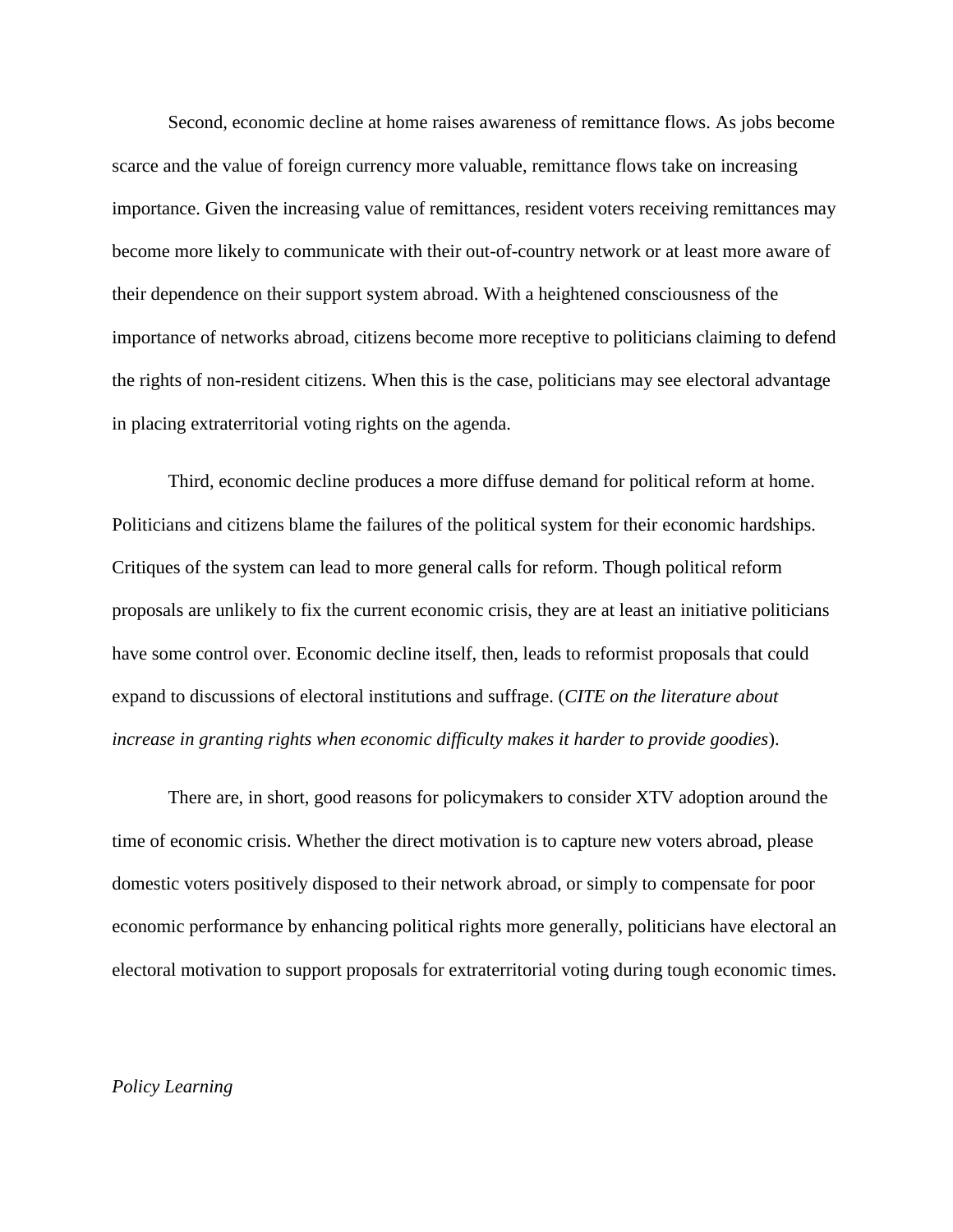The argument about the domestic vulnerability of political elites, however, rests on assumptions about the beliefs of policymakers concerning the potential benefits and costs of the extension of extraterritorial voting rights. The costs and benefits of such a policy change are no doubt evaluated based not only on the domestic circumstances they face, but based on what they can learn from the experiences of other countries. As the extensive literature on international policy learning and diffusion has long argued, when a policy is seen as potentially risky or costly, policymakers frequently look to the experiences of other policymakers who have faced similar choices.

Countries are often likely to emulate the policies of the direct neighbors. Countries look to their neighbors or other countries they have ties to as a policy referent. Initial experience in one country demonstrates to policy-makers in neighboring countries that extending rights is feasible. In terms of electoral risk, policy-makers in bordering on a country with XTV rights are likely to learn that emigrants rarely swing elections, thus extensions are mainly harmless. Similarly, migrants from one country view the privileges and lobbying successes of migrants from another country and may seek similar expansion of rights.

Our belief is that the primary mechanism for international diffusion of extraterritorial voting rights is that political actors are learning from the political experiences in other states, rather than attempting to adapt to (exogenously) changing global norms. As we discuss in our empirical section, the evidence suggests to the extent we see normative changes playing a role, we think they are more likely to be regional rather than global.

Neighborhood effects tend to be strong when countries are enmeshed in a dense network of regional organizations. These organizations promote norms and best practices, provide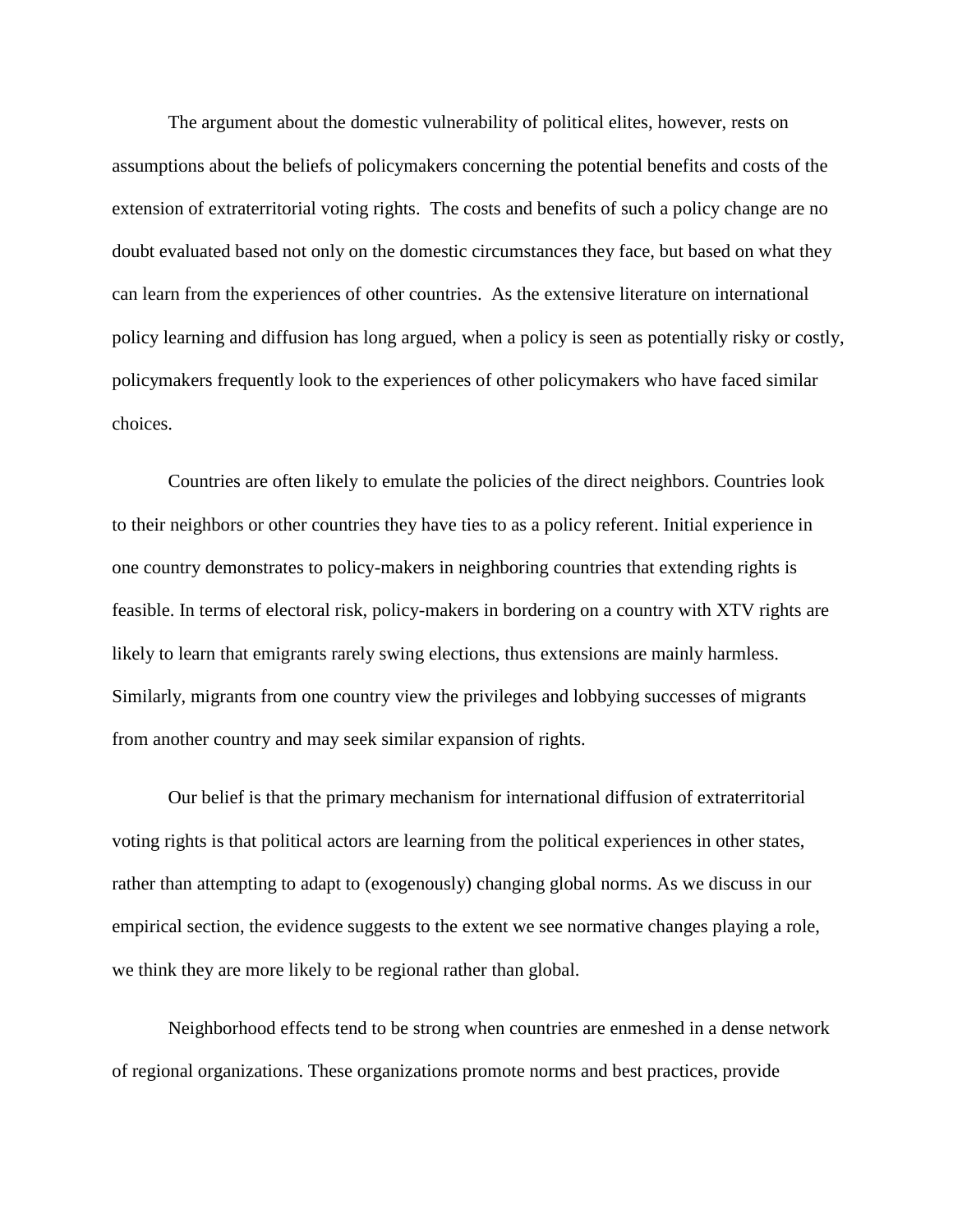opportunities for communication, and, in some cases, require reforms to electoral laws. Europe has the most comprehensive set of regional organizations, some of which deal directly with the issue of extraterritorial voting. The Council of Europe's Venice Commission published a detailed report of legal provisions for out-of-country voting rights for its member countries. European Union member states are required to provide their non-resident citizens living within another EU country the opportunity to participate in European Parliamentary elections. This regularized the norm of enfranchising non-resident citizens for some elections, which seems to have contributed to the adoption of similar extraterritorial voting rights for national level elections.

The mechanisms of international diffusion are frequently difficult to distinguish empirically (e.g. Franzese and Hays 2008, Gilardi 2012). Our empirical strategy involves testing a range of alternative mechanisms using what have become fairly widely adopted spatial econometrics (cf. Beck et al. 2006, Elkins et al. 2006, Dobbin et al. 2007, Gilardi 2010). We discuss our empirical strategy in more detail in the next section.

#### **Empirical Analyses**

To analyze the extension of extra-territorial voting rights, we collected an original dataset on extra-territorial voting rights over time. For the analyses in this paper, we focus on modeling the decision to extend voting rights. Specifically, we build on a question from the dataset: "If elections were held tomorrow, would migrants be allowed to vote from abroad?" If the answer is "yes", the variable is coded as 1; if the answer is "no", the variable is assigned a value of 0.

The variable is coded annually for 170 countries from 1980-2011. A country is coded as "yes" starting from the year the legal framework for non-resident voting is adopted. In most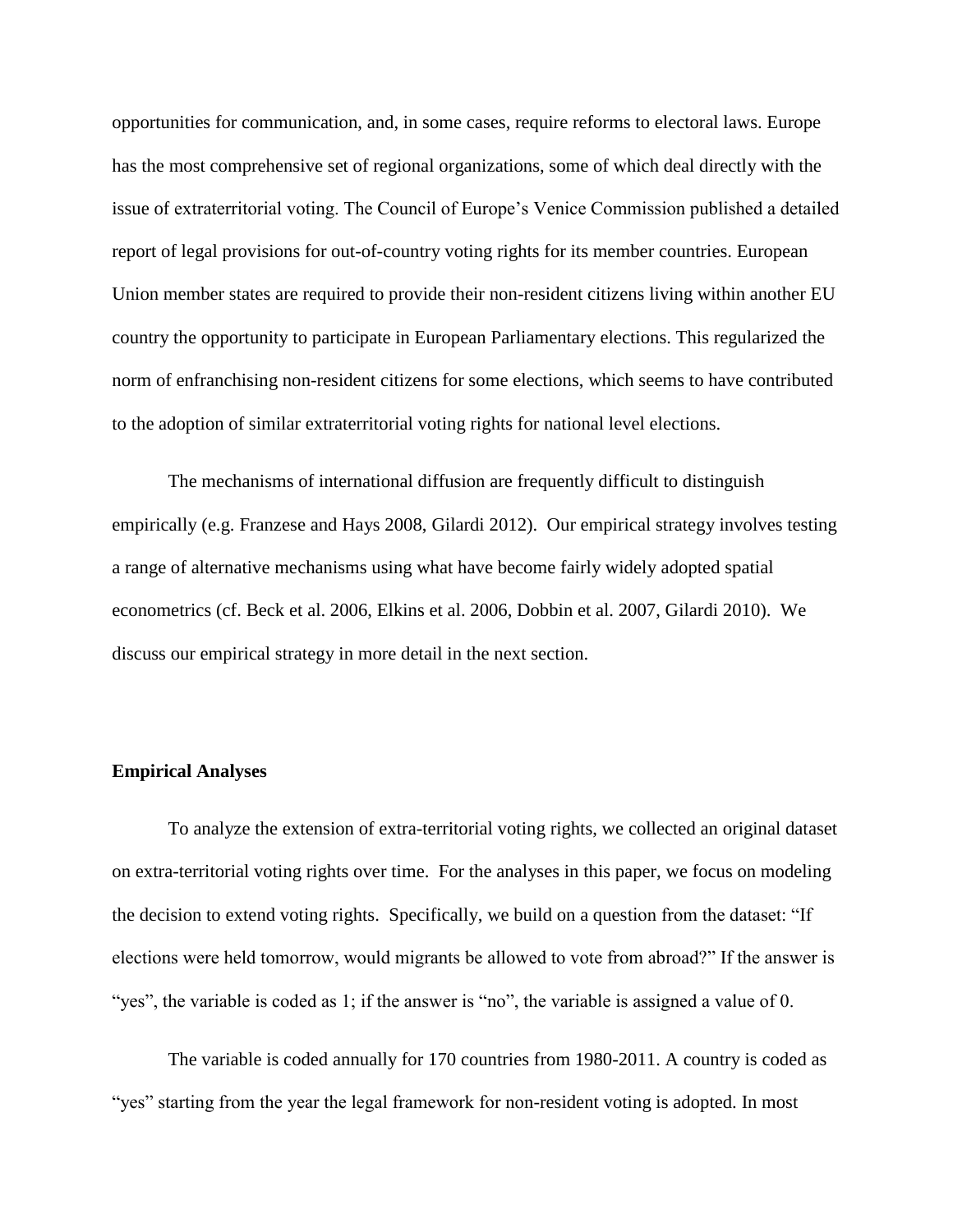cases, the legal framework is provided by new legislation, typically a new electoral law. In a small number of cases, the legal framework is provided by a ruling from the judicial system. A country is coded as "yes" only if the legal framework for non-resident voting was implemented. A legal framework is considered implemented once the country has completed one election with extraterritorial voting. In some countries a legal framework was adopted but the laws were not implemented. Bolivia, for example, passed laws enabling voting from abroad in 1991 and 2005, but it was not until after the constitutional and electoral reforms of 2009 that voting from abroad was implemented. Accordingly, Bolivia is coded as "yes" beginning in 2009, the year of the legal reform and the year of the first election. On the other hand, if a legal framework is adopted prior to an election year, and the legal framework is eventually implemented during the next election, the country is coded as 1 starting from the year the legal framework is adopted. Thus Brazil was coded as 1 starting in 1988, even though the first election with extraterritorial voting was not held until 1989.

The strategy for data collection was as follows. First, we set out to acquire documentation of the relevant legal framework (electoral laws, constitutions, etc) during the time period of study. Where we could not find the documentation, we relied on reporting from IDEA's "Voting from Abroad" study. Next, we sought to confirm the established dates and implementation using news sources, government press releases, and election monitor reports. If the information we found contradicted the IDEA report, we ensured that we had two independent sources and relied on our own coding decisions. An appendix with our data coding will be made available with this paper, highlighting in particular the differences we found from the IDEA report.

[Figure 1 About Here]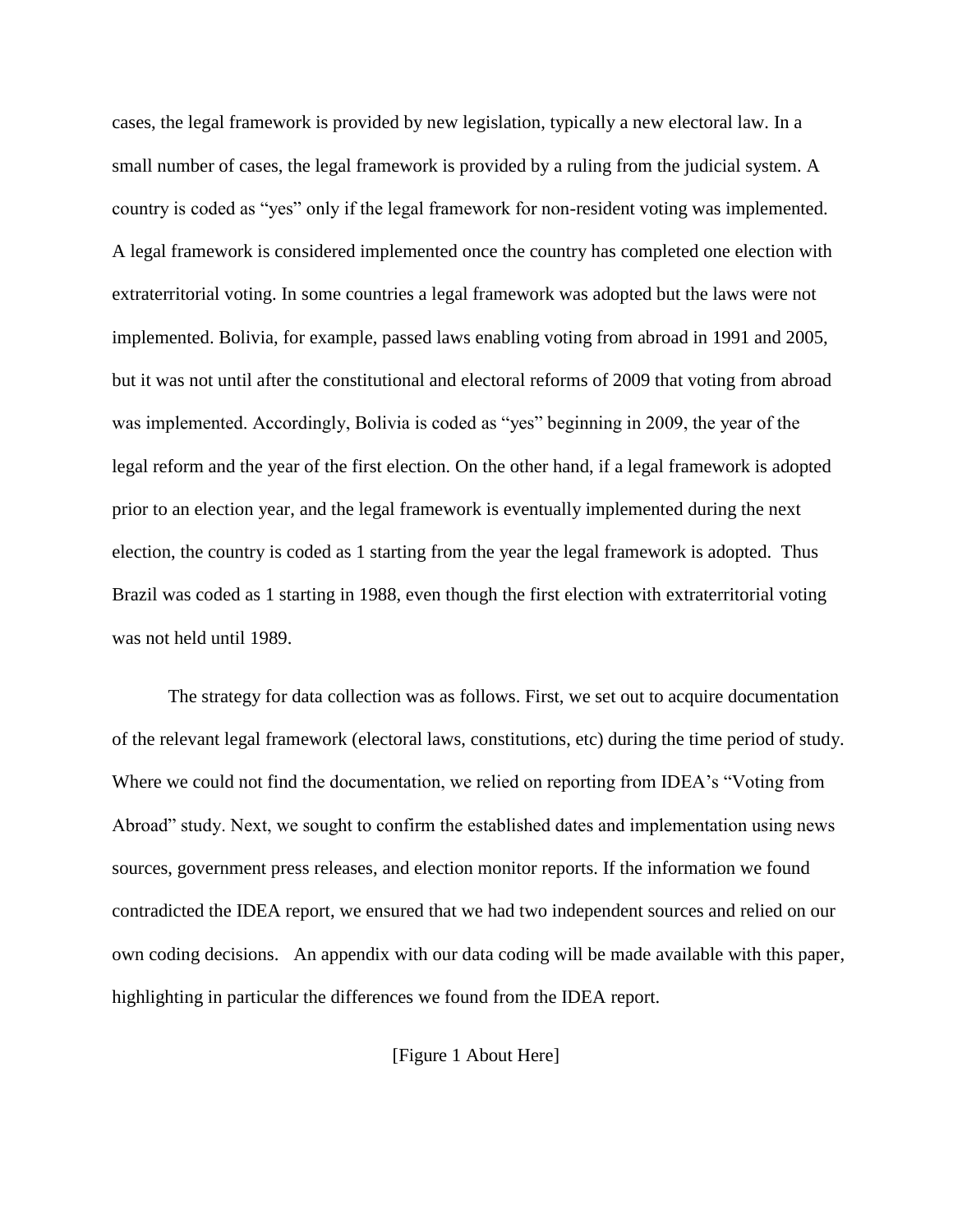Figure 1 shows the global trend in extra-territorial voting rights adoption. In 1980 only 17 countries had adopted extra-territorial voting rights. This number has increased quite regularly—indeed almost linearly—since that time. With very few exceptions, once a country has implemented extraterritorial voting rights, it maintains those rights. This suggests that from a methodological perspective, an event history approach focusing on analyzing how a range of covariates affect the likelihood of adoption of extraterritorial voting rights, with the postadoption observations being censored in the analyses, is appropriate. We use a standard Cox proportional hazard model for our analyses.

Given our interest in both the domestic and international factors influencing the adoption of extra-territorial voting rights, our explanatory variables are drawn from a wide range of datasets. Data on domestic economic and political factors are drawn from the World Bank's World Development Indicators, the NELDA dataset (Hyde and Marinov 2012), Polity IV (Marshall and Jaggers), and the Database of Political Institutions (Beck et al.). Our international variables draw on additional migration data from the World Bank (cite), as well as geographic and conflict data from the MEPV project (cite).

The analyses presented in the current conference paper version of this project are preliminary. Given the wide range of data sources and the great heterogeneity in coverage across datasets, we are somewhat chary of suggesting that these models are final, and we are particularly open to suggestions for strengthening the analyses. Some of the limitations of these analyses are tied to the loss of observations due to the exclusion of 'micro-states' from key datasets from which we draw (both NELDA and DPI exclude micro-states). This data loss typically leads us to exclude more than 20% of possible observations. However, as we are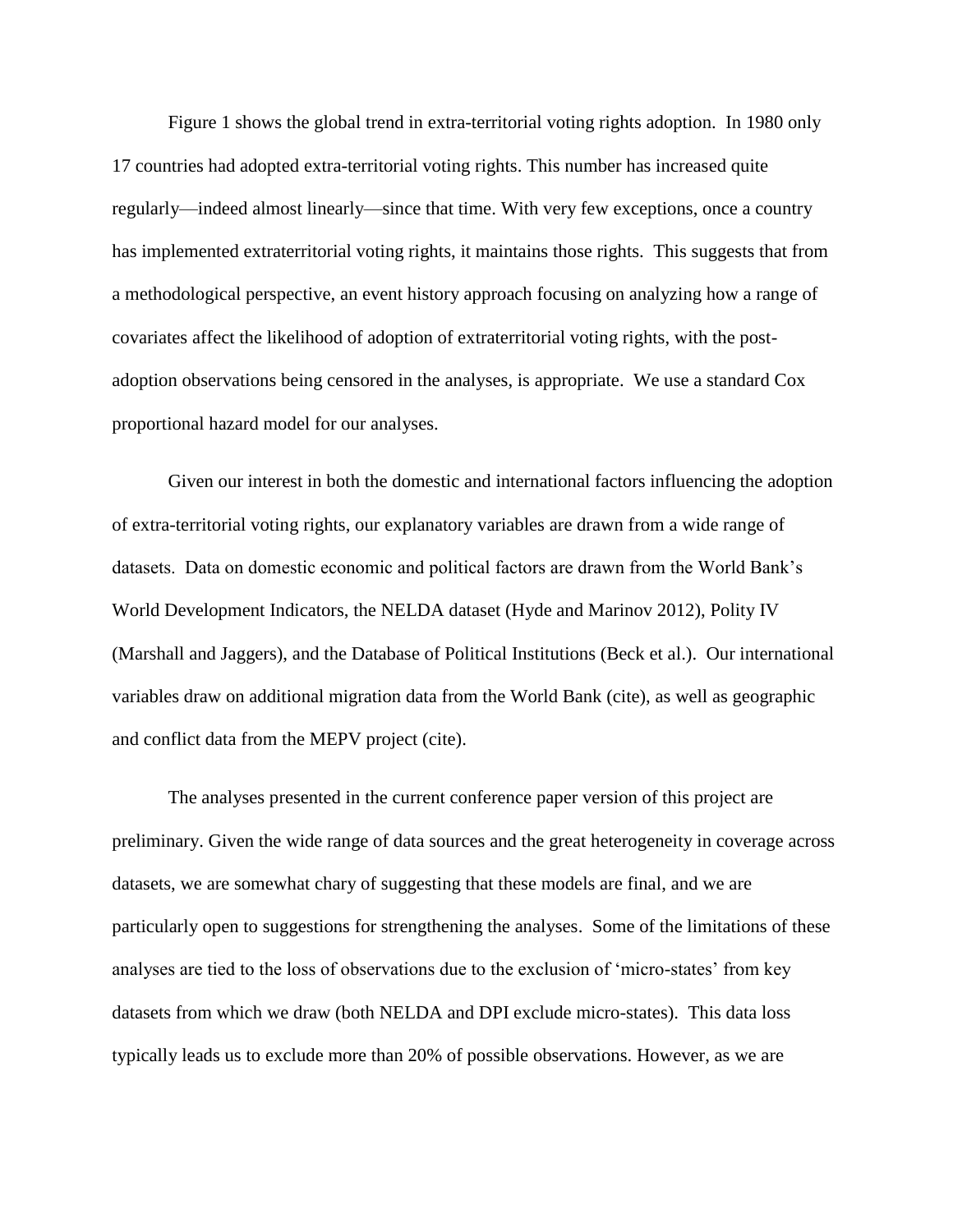typically only drawing one or two variables from these datasets, many of the observations we lose could be remedied by coding political characteristics for micro-states.

That being said, in the subsequent pages we report our initial analyses testing the relationship between a wide range of domestic and international variables and the adoption of extraterritorial voting rights. As our statistical models are proportional hazard models, rather than standard coefficients, we report hazard ratios in our tables. Hazard ratios significantly greater than 1.0 in our tables suggest that the covariate is associated with a significantly greater likelihood of adoption of extraterritorial voting rights, whereas a ratio significantly less than one suggests that the variable is associated with a lower likelihood of adoption.

Given the relative scarcity of statistical analysis of this question, there is not a standard 'baseline' model which we can build upon. Instead, we attempt to draw upon the explanations existing literature to create a baseline model. For our baseline model, presented in Model 1 of Table 1, we considered the inclusion of thirteen variables: seven variables to capture domestic factors and five variables to capture international factors.

We include four institutional variables to capture basic aspects of the domestic political system: the *Polity* variable (-10 to 10, from Polity IV) to capture the basic level of institutional democracy, a dummy variable indicating whether or not a country has a presidential system (*Presidentialism*) , a dummy variable indicating whether or not the legislature is election by proportional representation (*PR*) and a variable for the effective number of governing parties (*Gov Parties*). These latter three variables are all drawn from the DPI dataset.

Two variables focus on domestic windows of opportunity. We include a dummy variable that indicates the first three years that a new party in power (*New Party in Power*), using data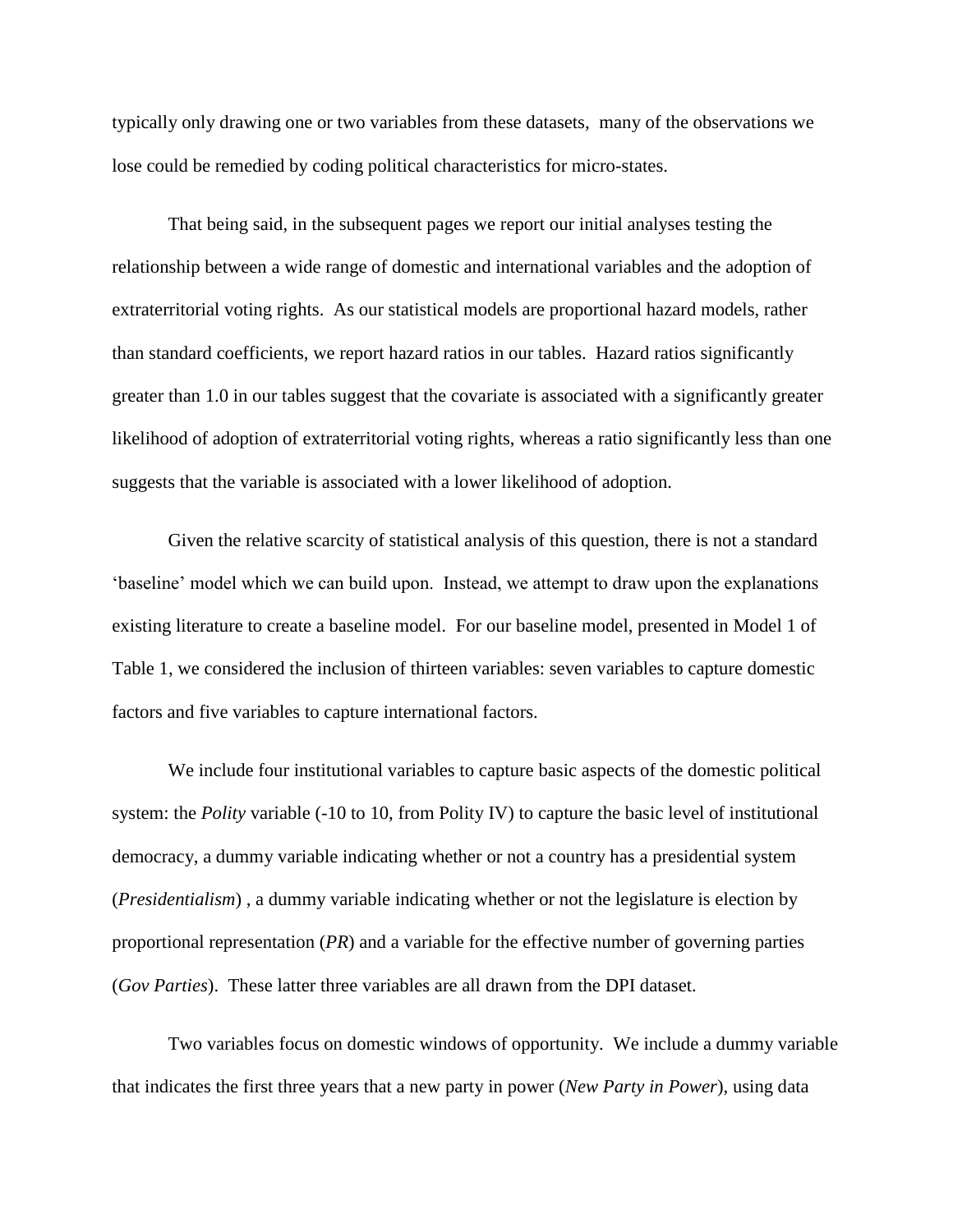from DPI, and a dummy variable indicating the year of a structurally competitive executive election (*Exec Election*, NELDA). We also include the natural log of the country's GDP (*Total GDP*) as a proxy for state capacity, given the existing argument in the literature that the administrative burden of extraterritorial voting may be particularly problematic for smaller states.

The four international variables we considered for our base model include two models capturing the extent to which a state is involved in international war (*Intl War*) and civil conflict (*Civil War*), taken from the MEPV dataset. We also capture the demographic weight of emigrants by taking the total number of emigrants and dividing it by population (*Migrant % of Pop*, calculated from WB and WDI), and the total remittances to the country as a share of GDP (*Remit/GDP*, taken from WDI). After careful consideration, we chose to drop the remittances variable as preliminary analyses indicated that its coefficient was consistently insignificant in our models, and led to a sizable loss of observations.

We considered the inclusion of a full set of regional dummy variables to attempt to identify regional differences, however preliminary analyses suggested that the only region that was significantly different from others was Europe, so we simply included a *Europe* dummy variable in our base model. We also include a time trend variable (*Year*) to account for any changes in the underlying hazard rate of adoption of extraterritorial voting rights over time. In our analyses inclusion of quadratic or cubed terms (cf. Carter and Signorino) to account for nonlinearities in the time trend proved to be insignificant, so we exclude them in our main models.

[Table 1 About Here]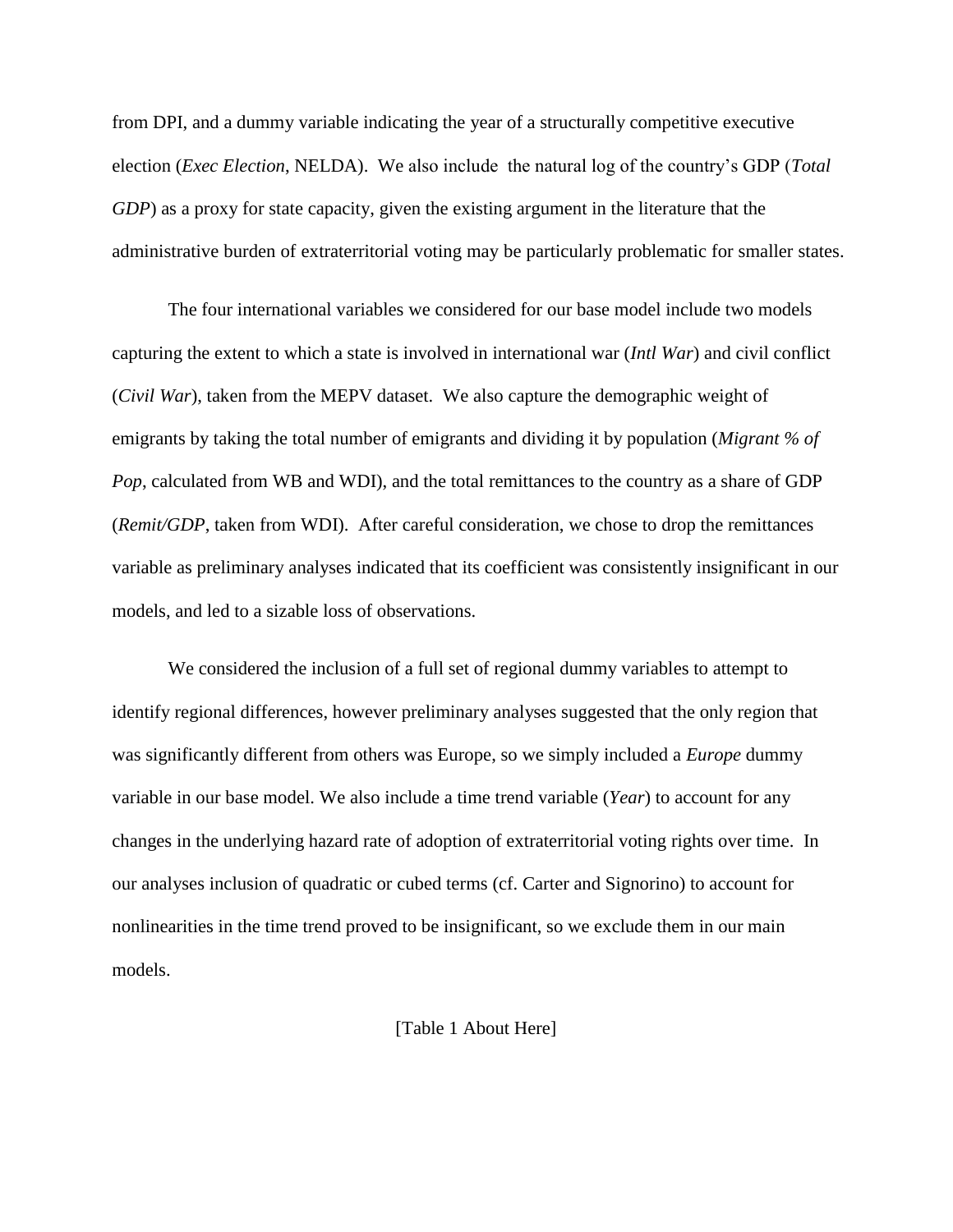The results for Model 1, reported in Table 1 above, are largely as scholars in the literature might expect, although the effects for many of the variables are not particularly strong. In particular, the four domestic institutional variables are wildly insignificant. Most striking, perhaps, is the lack of significance of the Polity variable, given that expansion of suffrage has been typically associated with democratization. Alternative variables that attempt to capture democracy give largely similar results. We believe that this reinforces the arguments made by Brand (2010), who has highlighted that the extension of extraterritorial voting rights may occur in fairly authoritarian settings.

The variables associated with the window of opportunity and state resources arguments generate stronger results. There is a substantial increase in the likelihood of adoption of extraterritorial voting rights in the year of an election and a smaller increase associated in the first three years a new party is governing, although the latter effect is not statistically significant in Model 1. Consistent with the bureaucratic resources argument, the larger a country's economy, the more likely they are to adopt XTV, an effect that is consistent across most of our models, although only marginally significant.

In constrast with much of the expectations of the literature, however, the greater the ratio of emigrants to domestic population, the less likely we are to see extraterritorial voting rights adopted. Although this effect is not quite significant in Model 1, it is significant in some of our models and the magnitude is consistent across our models. This finding runs counter to much of the emphasis in the existing literature on the importance of the power and organization of migrants in explaining the adoption of extraterritorial voting rights. However, it is consistent with our argument that policymakers may view the extension of extraterritorial voting rights to be risky. Given that a greater proportion of a country's population abroad means that extending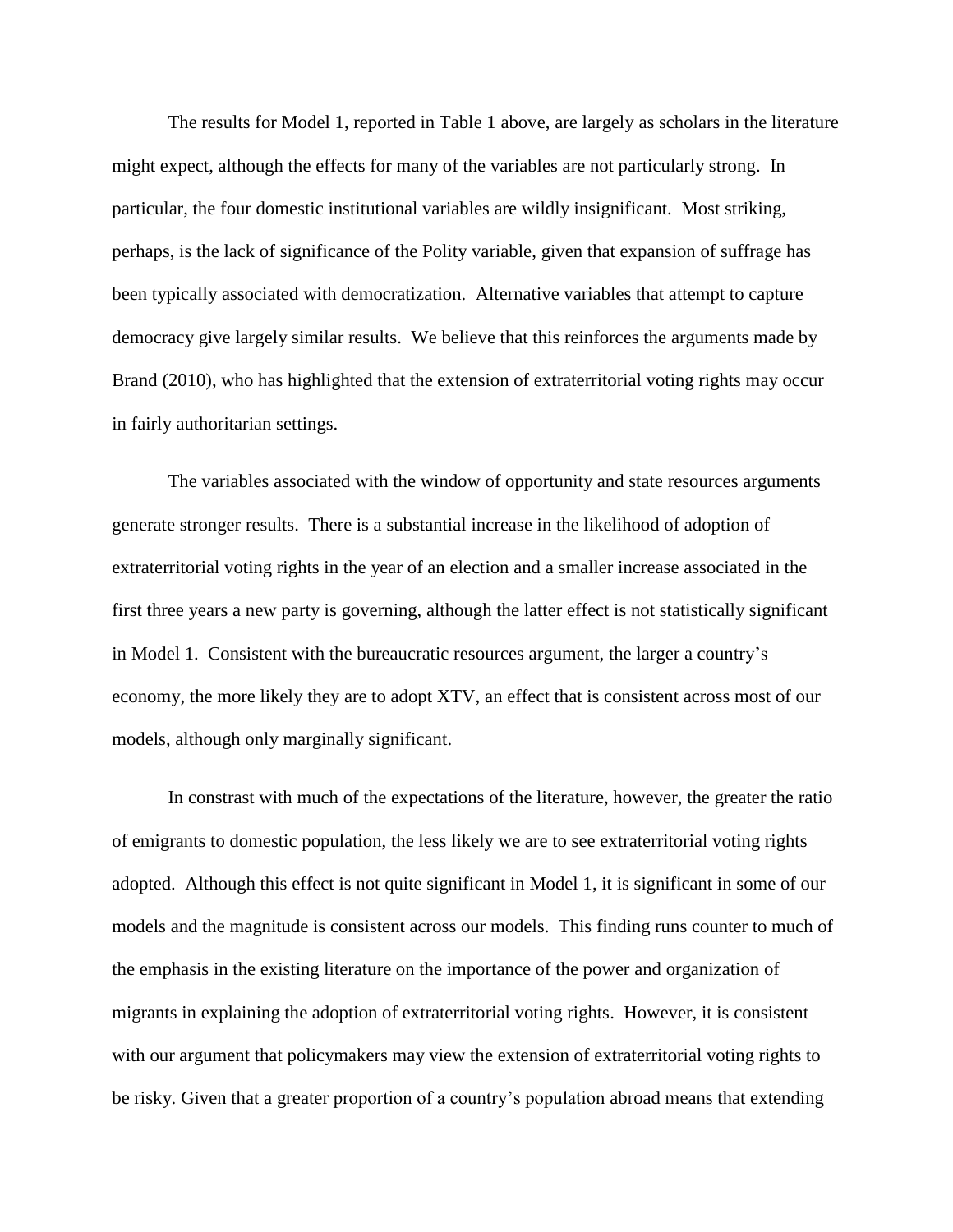extraterritorial voting rights potentially entails a greater risk of upsetting the domestic electoral equilibrium, this finding should not be entirely surprising.

The extent of civil war is weakly associated with a lower probability of adoption of extraterritorial voting rights, and the coefficient on the variable capturing the extent of international war shows signs of being inflated by the inclusion of the domestic institutional variables and is difficult to interpret in Model 1 (we address this below). There also is a significantly higher baseline hazard rate for European countries in our sample, and overall the hazard rate is increasing over time. However, it is important to note that the increase in hazard rate over time that we see from the coefficient on the time trend variable is mitigated by a decreasing baseline hazard rate for the model as a whole. The leverage differentiating a time trend from the time-varying hazard rate in this model is based on new entrants into the system (e.g. post-Soviet republics), and the analyses suggest that new entrants into the system have higher baseline hazard rates (*calculate this out and report substantive effects*).

Given the insignificance of the domestic institutional variables, the loss of some observations associated with them, and the fact that they appear to confound our international conflict variable, we rerun Model 1 without the four domestic institutional variables as Model 2. The coefficients for most of our variables remain similar, although the coefficient for Total GDP shrinks slightly and drops below standard levels of statistical significance. The coefficient on international war in this model is above one, suggesting a somewhat increased likelihood of adoption of extraterritorial voting during international conflicts, although the result is insignificant in this model, and across the subsequent models, the effect is not robust.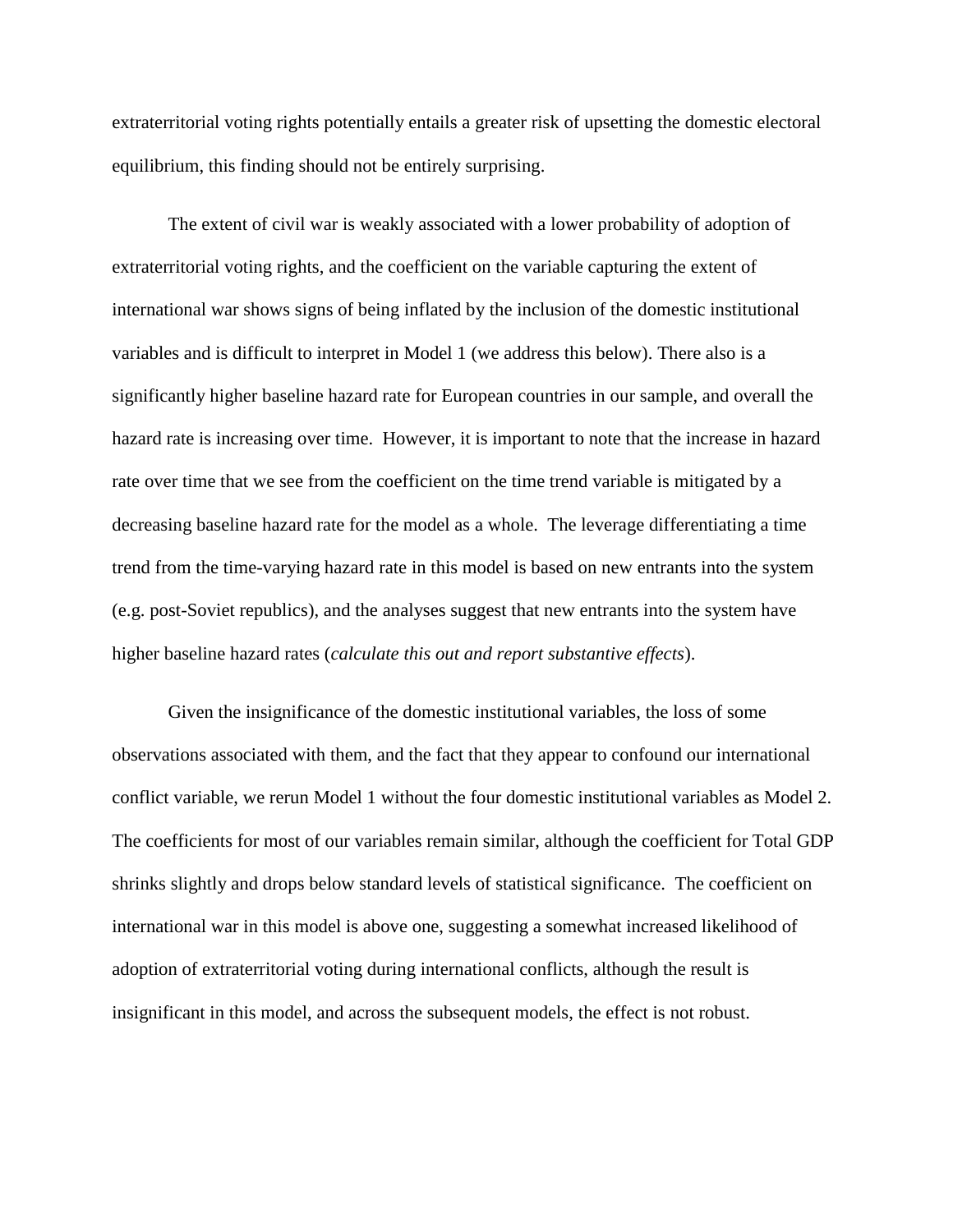In Model 3 we add GDP growth in the current year, growth in the previous year (L1) and in two years previous (L2) to the variables included in Model 2. All three are below one, suggesting that higher levels of economic growth are associated with a lower probabilities of adoption of extraterritorial voting. The one-year lag in growth is the variable that is most significant and robust across specifications, and the variable we include in subsequent models, as in Model 4. In Model 4, substantively, a move from low levels of growth (GDP Growth = -2%) to high levels of growth (8%) nearly cuts the hazard rate roughly in half: for example, with all other covariates held at their mean/median, the hazard rate drops from 3.7% to 2.0%.

While we do not report full robustness checks in this version of the paper, GDP growth (lagged) proves a surprisingly robust factor in its association with the adoption of extraterritorial voting. This is striking, given that many of the factors more frequently highlighted in the existing literature prove less robust in the statistical models reported in Table 1.

#### [Table 2 About Here]

In Table 2, we turn to consideration of the possibility of international diffusion affecting the adoption of extraterritorial voting rights. Model 5 begins these analyses by including all the variables from Model 4 of Table 1, and including a variable that is simply the lagged proportion of a country's neighbors that have adopted extraterritorial voting rights. Data on which countries neighbor each other is taken from the MEPV dataset. Although the coefficient on our variable attempting to capture diffusion from neighboring countries is fairly large (suggesting that countries whose neighbors have XTV are more likely to adopt XTV themselves), the standard errors are even larger and the overall effect is insignificant.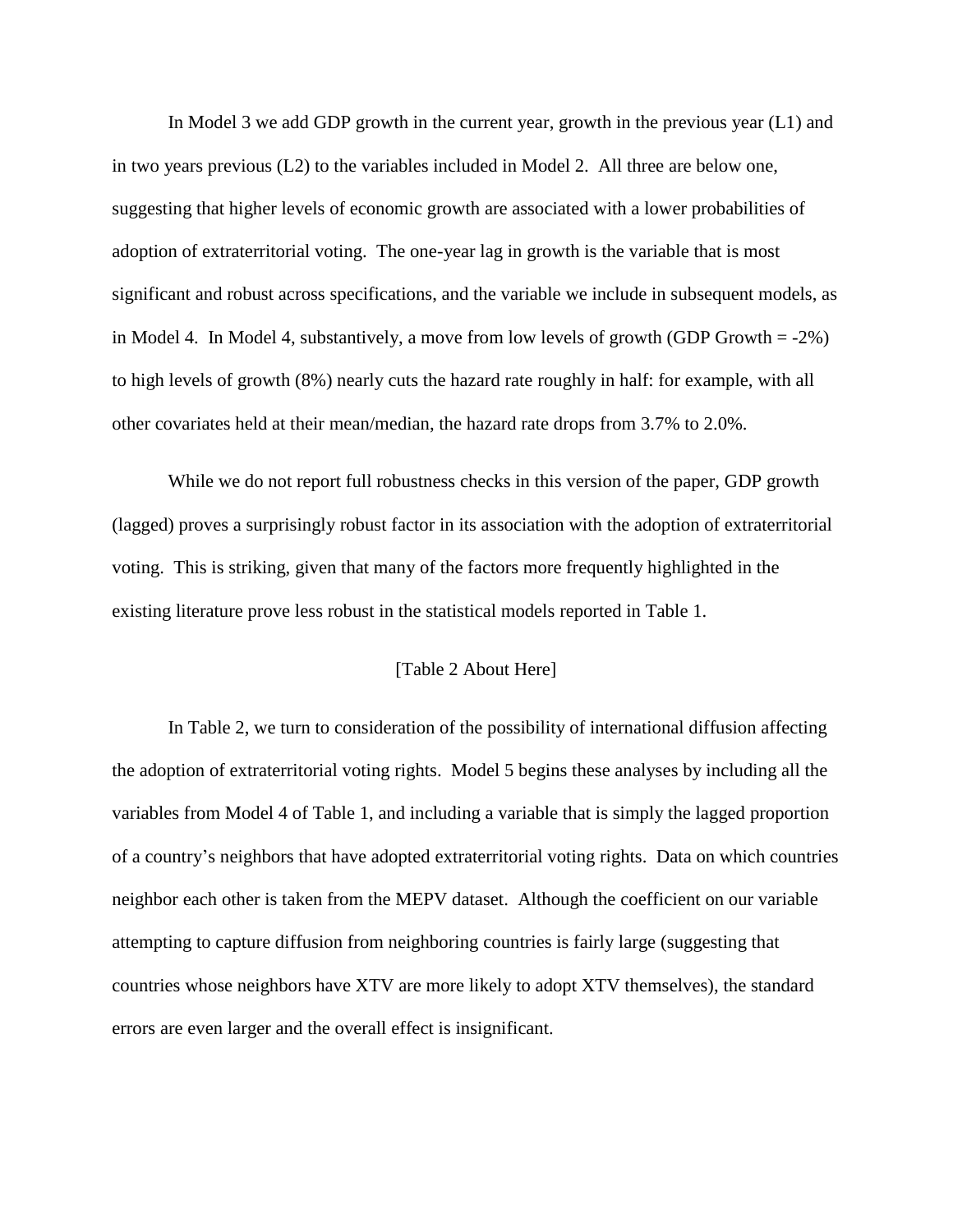However, for a policy like the adoption of extraterritorial voting rights, it is not clear that emulation or learning from neighbors is the only possible mechanism from diffusion. Indeed, when exploring the possibility of adopting extra-territorial voting, Mexico looked far more closely at the Colombian example, than the neighboring US example. This suggests that overall regional experiences with extraterritorial voting might be more important in explaining the adoption of extraterritorial voting rights.

We explore that possibility in Model 6. Model 6 provides more robust evidence of regional diffusion of extraterritorial voting rights, with higher (lagged) proportion of countries in the same region (region defined as per MEPV dataset) being significantly associated with an increase in the probability of XTV adoption. While the effect is only significant at the 10% level (two-tailed test), it is striking that the inclusion of average XTV in the region renders the previously powerful and robust Europe dummy variable insignificant. This highlights the possibility that the difference in baseline hazard rates between Europe and the rest of the world seen in the previous models could largely be a function of the prior diffusion of XTV in Europe, and thus the regional dummy could be inflating standard errors on our diffusion effect.

We re-run Models 5 and 6 without the Europe dummy variable as Models 7 and 8. While the effect of the presence of XTV in neighboring countries is marginally larger in Model 7 than in Model 5, it remains well below standard levels of statistical significance. However, removing the Europe dummy dramatically increases the significance of the regional average of extraterritorial voting in Model 8. Calculations based on Model 8 suggest that the probability of the adoption of extraterritorial voting rights for a country in a region with no other countries having extraterritorial voting rights (1.7%) is dramatically lower than the probability of a country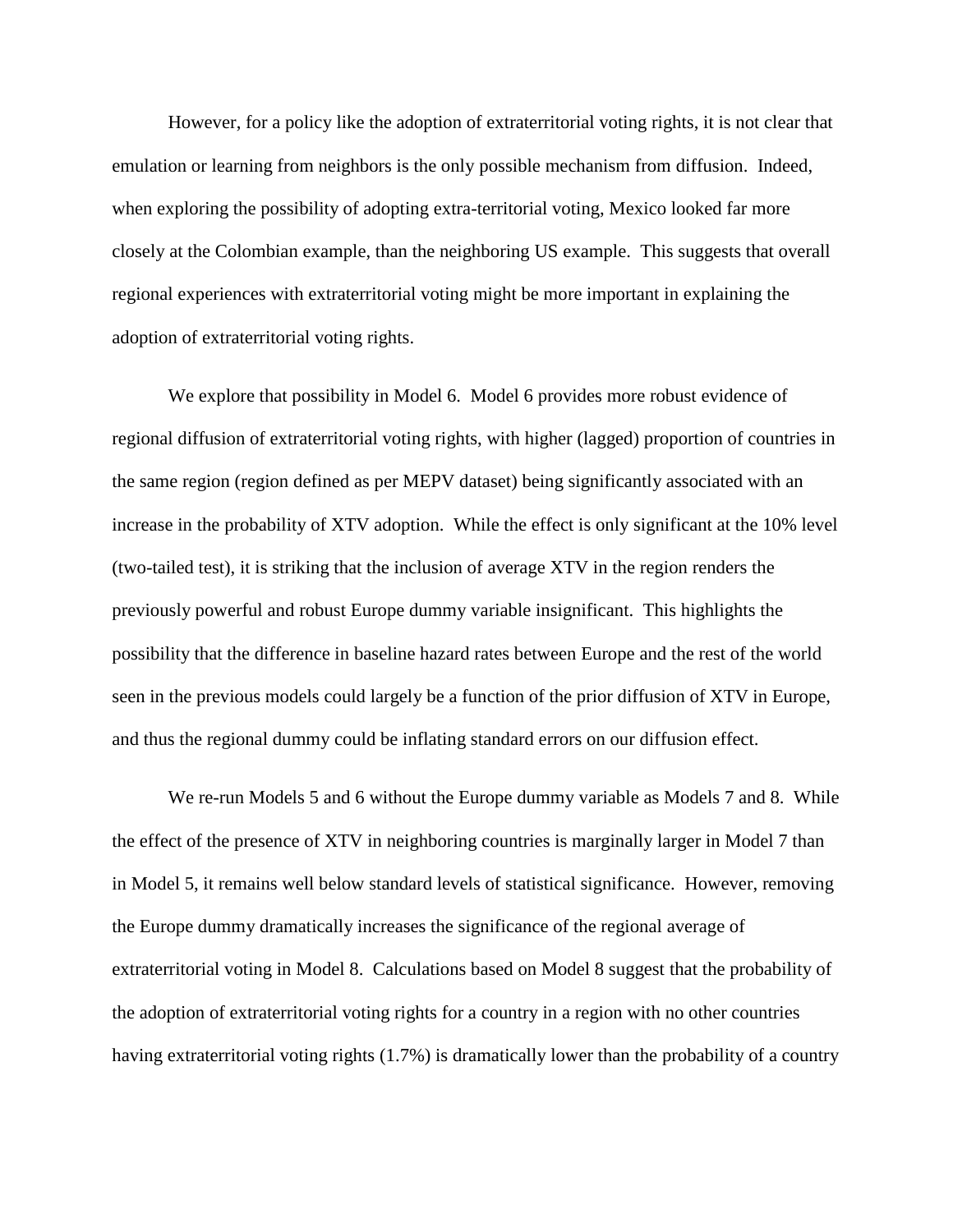adopting extraterritorial voting rights when half of the other countries in the region have extraterritorial voting rights (4.4%).

Model 9 suggests, however, that the story is more complex than that, and that perhaps we should be looking at different regional dynamics. If we interact the regional average of extraterritorial voting rights with the Europe dummy variable, we find that the diffusion effect as captured by the proportion of countries in the region that have previously adopted extraterritorial voting rights—appears to be much greater outside of Europe than in it. Within Europe, the hazard rate of adopting extraterritorial voting rights in a given year is comparatively high (4.5-5.5%) regardless of whether one-third of the countries had previously adopted extraterritorial voting rights (i.e. 1980) or more than three-fourths had (i.e. 2010). However, outside of Europe, the difference between being in a region in which fewer than 10% of countries had adopted extraterritorial voting rights (most regions in 1980) to more than 25% of countries adopting extraterritorial voting rights (most regions in 2010), is an increase from a hazard rate of less than 1% (0.8%) to nearly 5% (4.7%).

# **Conclusion**

Why do countries extend suffrage rights to their citizens who are not resident? The results from the analyses of this paper suggest, consistent with the existing literature, that a wide range of domestic and international factors are associated with likelihood of suffrage extension to emigrants. However, while many of these factors may play an important role in individual cases, their effects are often not robust across a large sample of cases.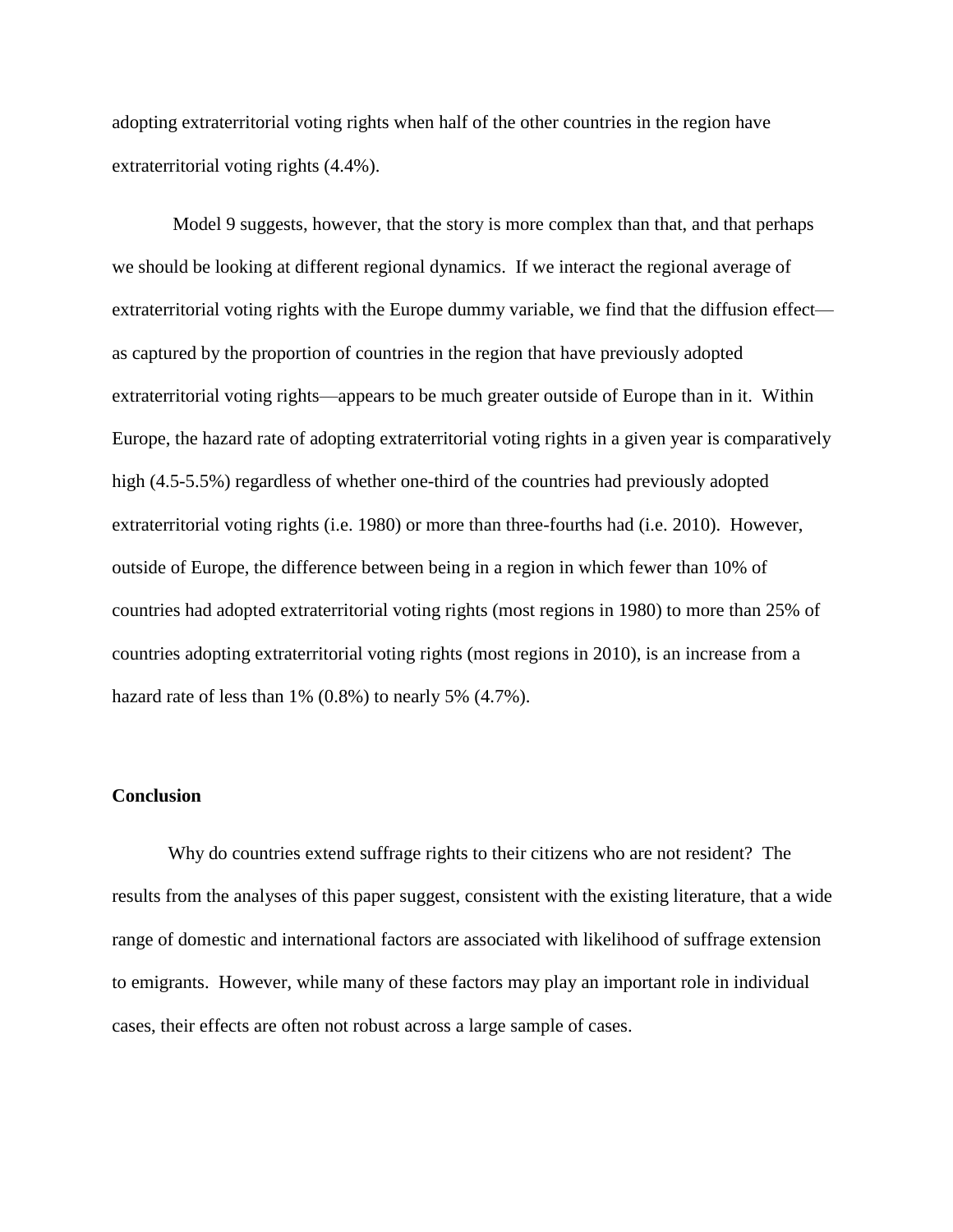Our key results both contrast with and complement our prior understanding of the factors influencing the adoption of extraterritorial voting. Perhaps the greatest contrast to most of the literature in our findings is that the existence of numerous and economically influential emigrants does not actually increase the probability of adopting extra-territorial voting rights—if anything it decreases it. Furthermore, our analyses find that a consistent factor in the extension of extra-territorial voting rights is weak economic performance, suggesting that the extension of extraterritorial voting rights may be a strategy of vulnerable political elites attempting to shore up their electoral support.

We also found clear support for the existence of policy diffusion, although teasing out the precise nature of the policy diffusion remains a challenge. It is a challenge that we hope to turn more attention to in subsequent drafts of the paper. It is clear that a country is increasingly likely to adopt XTV rights as the number of countries in the region who have already adopted XTV increases, although careful exploration of which countries are influencing other countries remains an important task for future work. While our analyses at the moment cannot tease out whether this is policy learning, the diffusion of regional norms, or a common response to common shocks (i.e. Galton's Paradox, cf. Franzese and Hayes 2008), they both call into the question simple versions of global norms arguments, and suggest a greater need to tease out the actual dynamics of diffusion in this case.

If our argument about policy learning is correct, we should expect that the probability of policy adoption should not simply be influenced by whether the policy is adopted in neighboring states, but also influenced by perceptions of the policy consequences (or lack thereof) of adoption of extraterritorial voting. To the extent that extraterritorial voting rights extensions are a strategic choices in light of policy learning from the choices of other countries, we would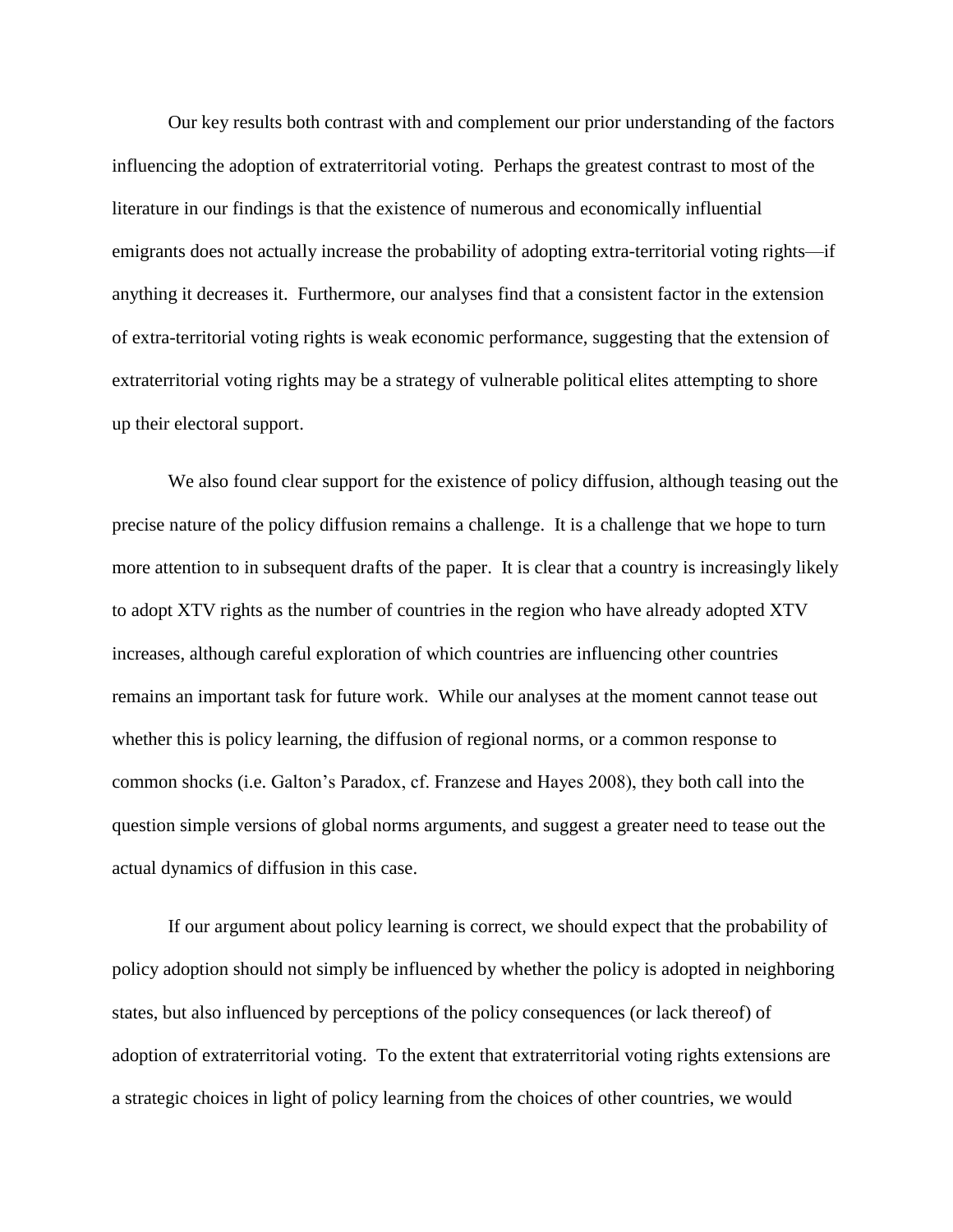expect that variation in the 'success' and 'failure' of the adoption of voting rights should be important. Policy success and failure may not necessarily be easy to operationalize as they are in the eyes of the beholders, but as scholars have diffusion have noted, they are important in distinguishing different mechanisms of diffusion (Gilardi 2010).

For now, our analyses highlight that the there is a gap between the existing, largely case study-based, analysis of the adoption of extra-territorial voting rights and the broader regional and global patterns of extra-territorial voting rights. Our argument has focused on how strategic political elites may choose to extend the franchise when they see themselves vulnerable (i.e. when they face weak economic conditions) and have reason to believe that the adoption of extraterritorial voting rights is feasible and unlikely to be too costly (other countries in the region have done so successfully). Our analyses have found consistent evidence of both the effect of economic conditions on extraterritorial voting rights extension and signs of policy diffusion, although we remain in the early stages of exploring this latter dynamic.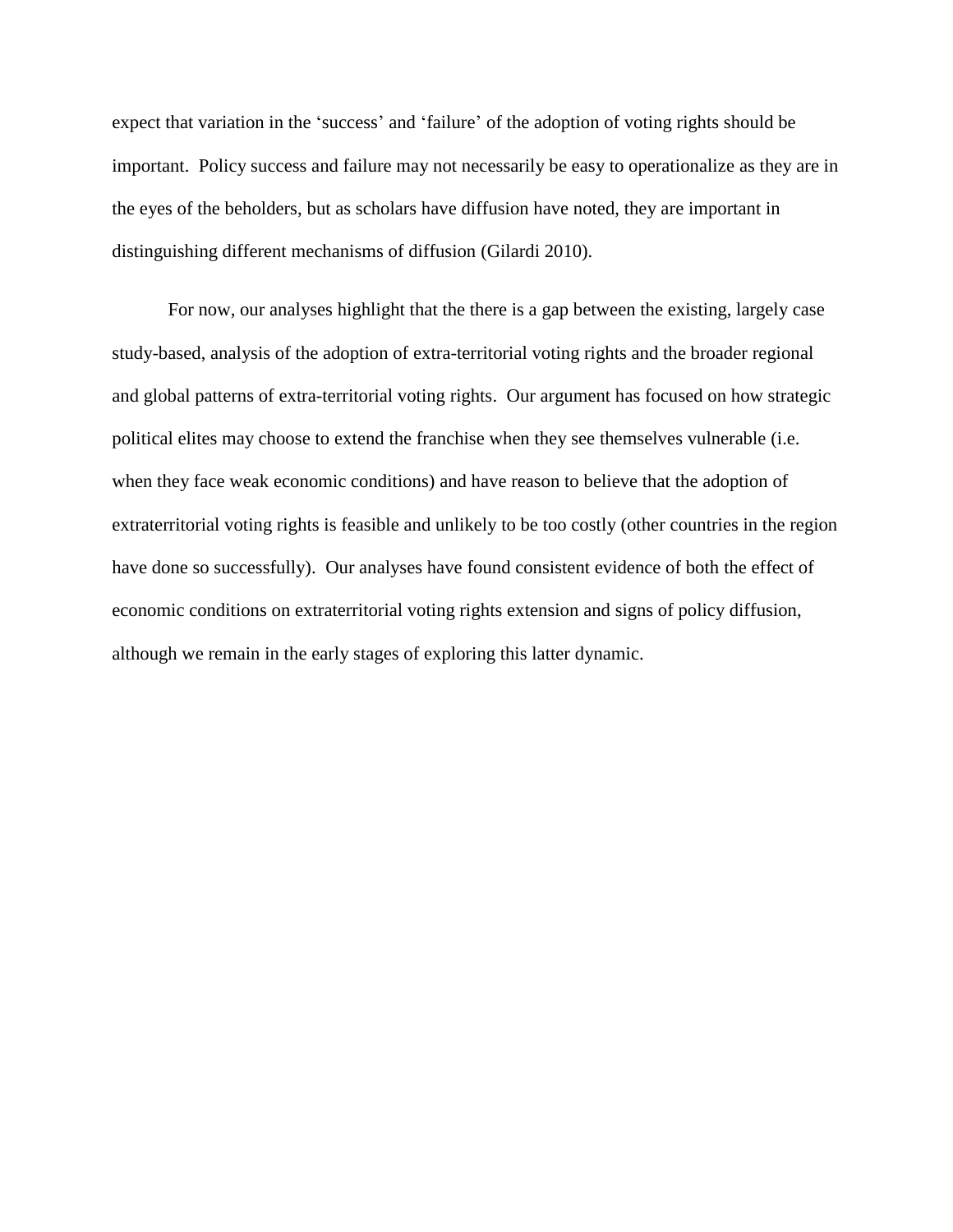# **References**

- Ahmed, Faisal Z. 2012 (online). "Remittances Deteriorate Governance." *Review of Economics and Statistics* Forthcoming.
- Bank, World. 2012. *Migration & Remittances Data*.
- Baubock, Rainer. 2009. "Expansive Citizenship: Voting Betond Territory and Membership." *PS: Political Science and Politics* 38(4): 683-687.
- Brand, Laurie. 2010. "Authoritarian states and voting from abroad: North African experiences." *Comparative Politics* 43(1): 81-99.
- Collyer, Michael, and Zana Vathi. 2007. "Patterns of Extra-territorial Voting." (October).

Commission, Venice. 2010. *Out of Country Voting: Legal Provisions*. Strasbourg.

- Franzese, R. J., and J. C. Hays. 2008. "Interdependence in Comparative Politics: Substance, Theory, Empirics, Substance." *Comparative Political Studies* 41(4-5): 742-780.
- Hyde, S. D., and N. Marinov. 2011. "Which Elections Can Be Lost?" *Political Analysis* 20(2): 191-210.
- Itzigsohn, Jose. 2000. "Immigration and the Boundaries of Citizenship: The Institutions of Immigrants' Political Transnationalism." *International Migration Review* 34(4): 1126-1154.
- Keefer, Philip. 2010. *Database of Political Institutions : Changes and Variable Definitions*.
- Lafleur, Jean-Michel. 2011. "Why do states enfranchise citizens abroad? Comparative insights from Mexico, Italy and Belgium." *Global Networks* 11(4): 481-501.
- Lizzeri, Alessandro, and Nicola Persico. 2004. "Izzeri and." *Quarterly Journal of Economics* 119(May): 707-765.
- Marshall, Monty G, Keith Jaggers, and Ted Robert Gurr. 2010. *POLITY IV PROJECT Dataset*.
- Marshall, Monty G. 2010. 1-19 *Major Episodes of Political Violence and Conflict Regions, 1946-2008*.

"Proyecto del gobierno de voto consular divide a la oposición." 2010. *Ultimas Noticias*.

Przeworski, Adam. 2008. "Conquered or Granted? A History of Suffrage Extensions." *British Journal of Political Science* 39(02): 291.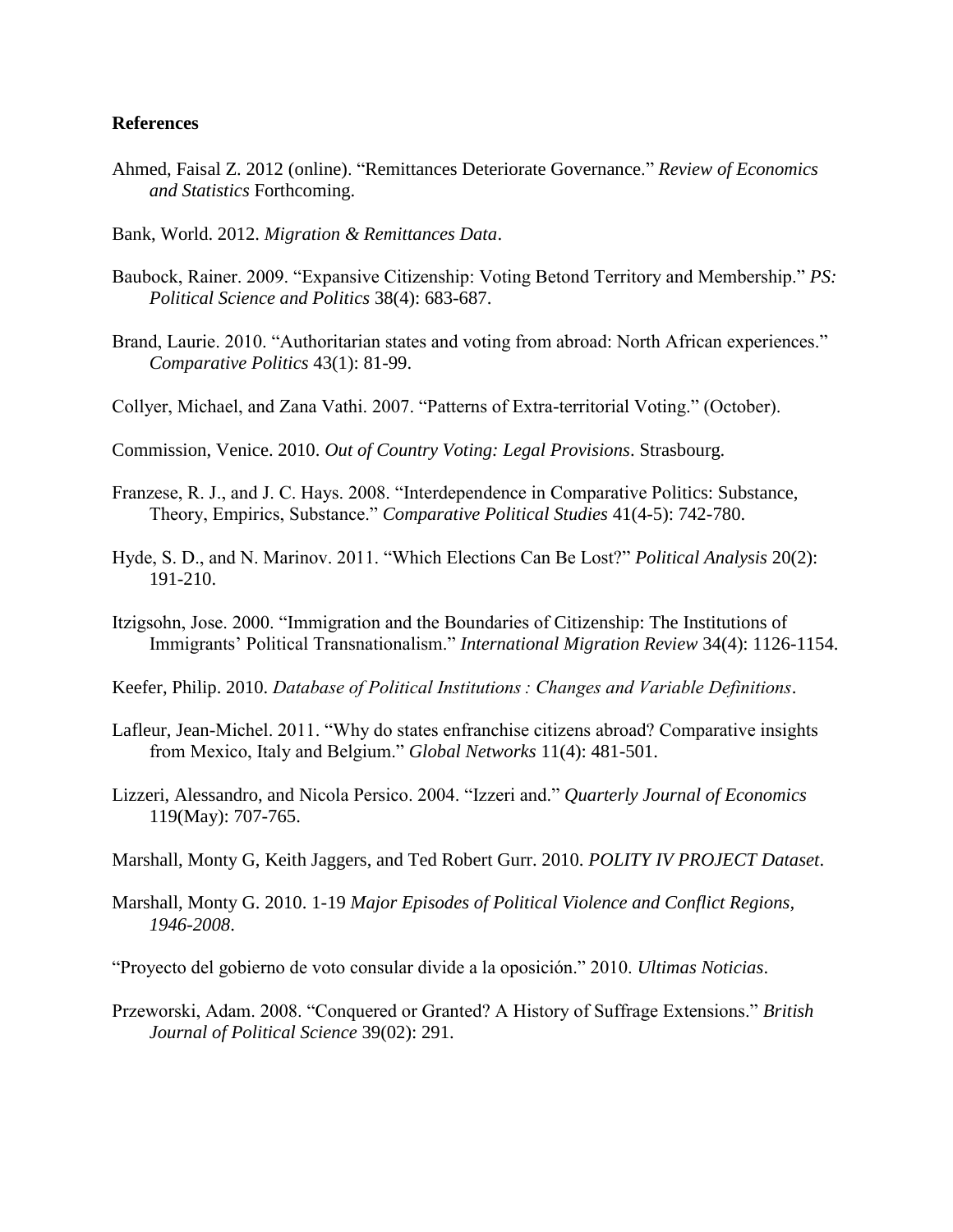- Shugart, Matthew Soberg. 2008. "Inherent and Contigent Factors in Reform Initiation in Plurality Systems." In *To Keep or to Change First Past the Post: The Politics of Electoral Reform*, ed. Andre Blais. Oxford: Oxford University Press.
- Smith, Robert C. 2003. "Diasporic Memberships in Historical Perspective : Comparative Insights from the Mexican , Italian and Polish Cases." *International Migration Review* 37(3): 724- 759.
- Ticchi, David, and Andrea Vindigni. 2006. "On Wars and Political Development: The Role of International Conflicts in the Democratization of the West."

*Voting from Abroad: The International IDEA Handbook on External Voting*. 2007. Stockholm.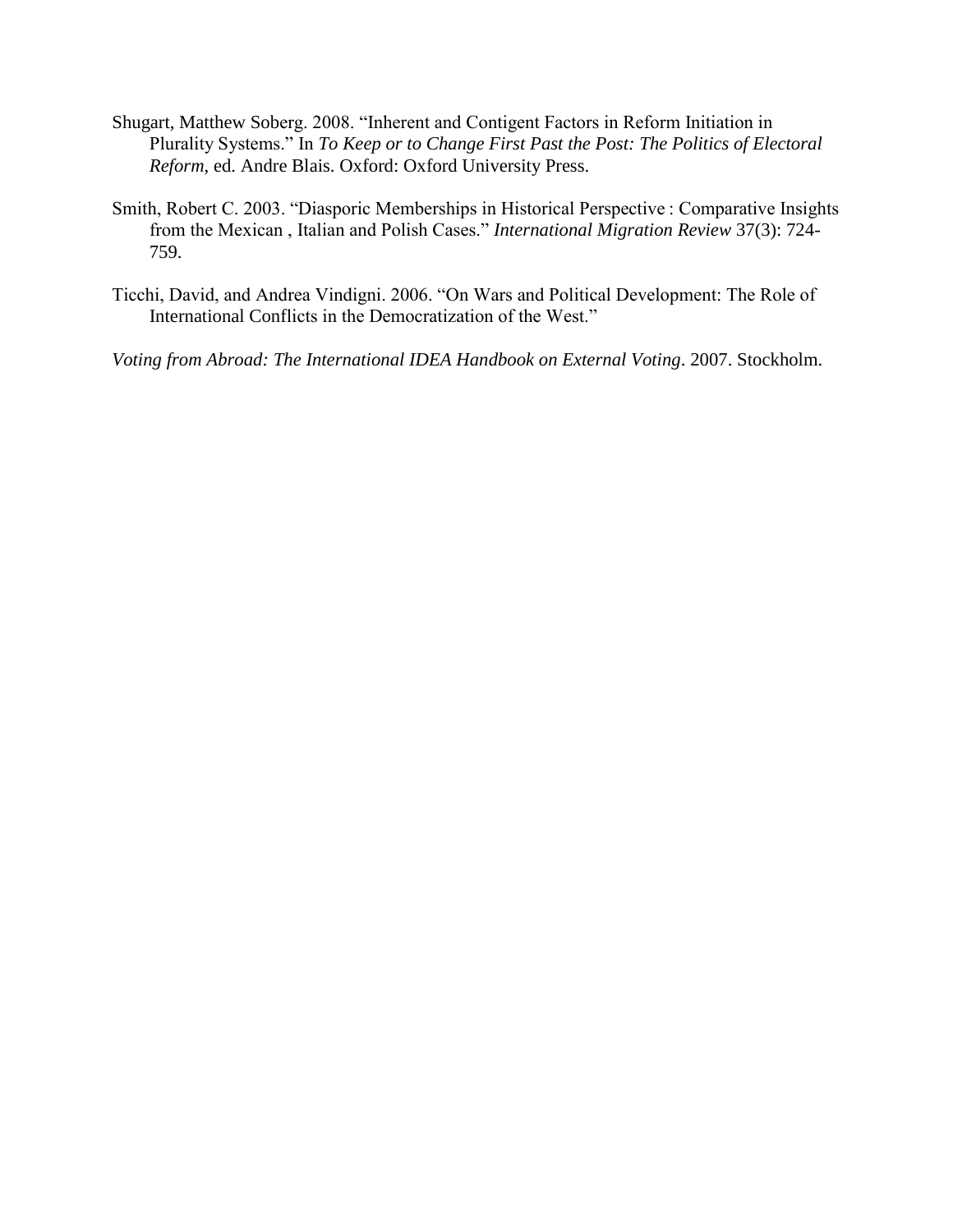

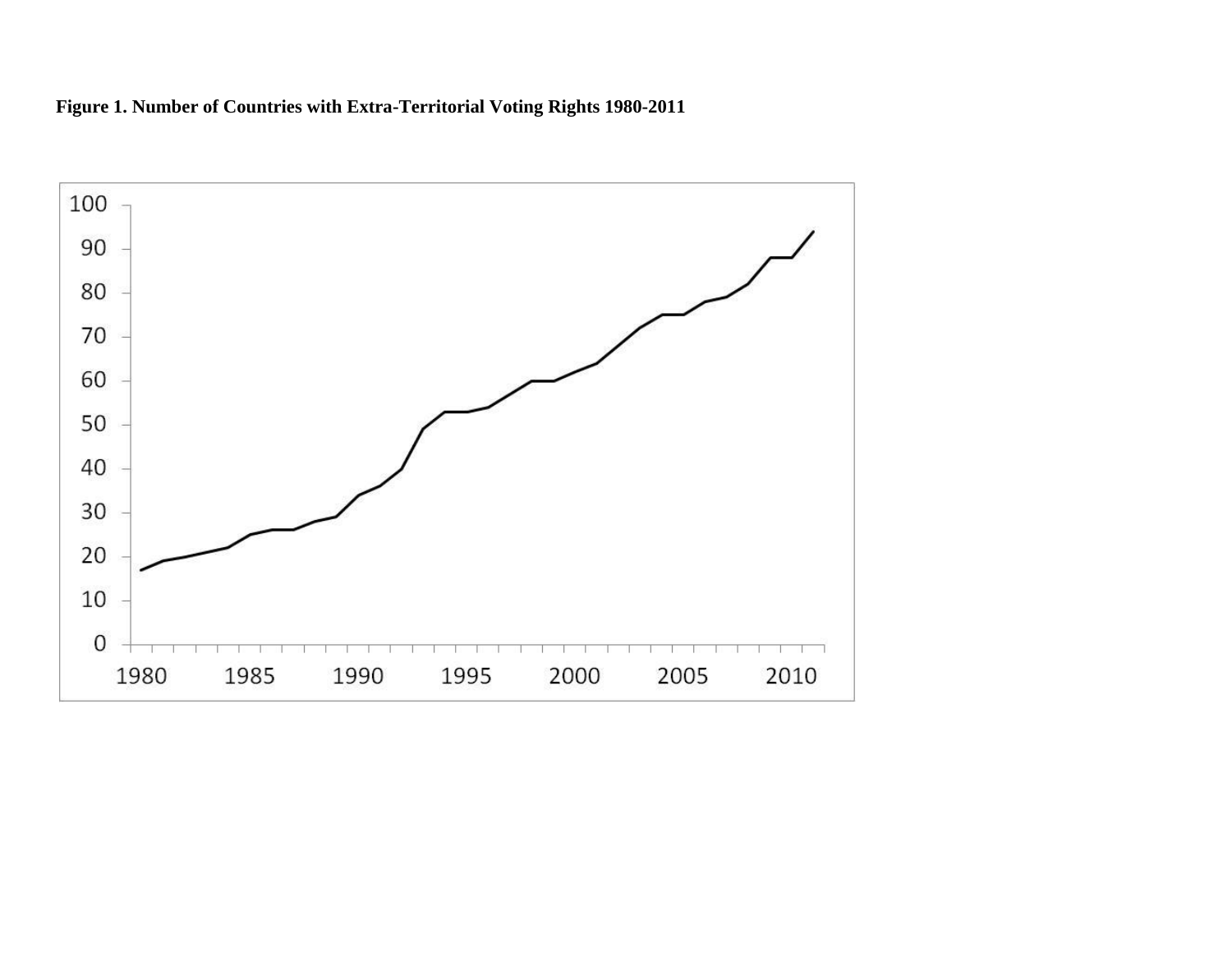|                      | Model 1 |        |        | Model 2 |        |       | Model 3 |        |        | Model 4 |        |       |
|----------------------|---------|--------|--------|---------|--------|-------|---------|--------|--------|---------|--------|-------|
| <b>GDP Growth</b>    |         |        |        |         |        |       | 0.99    | (0.02) |        |         |        |       |
| GDP Growth (L1)      |         |        |        |         |        |       | 0.95    | (0.03) | $\ast$ | 0.95    | (0.02) | $***$ |
| GDP Growth (L2)      |         |        |        |         |        |       | 0.97    | (0.03) |        |         |        |       |
| Polity               | 1.01    | (0.03) |        |         |        |       |         |        |        |         |        |       |
| Presidentialism      | 1.21    | (0.50) |        |         |        |       |         |        |        |         |        |       |
| PR                   | 1.02    | (0.40) |        |         |        |       |         |        |        |         |        |       |
| <b>Gov Parties</b>   | 1.04    | (0.15) |        |         |        |       |         |        |        |         |        |       |
| New Party in Power   | 1.51    | (0.51) |        | 1.58    | (0.47) |       | 1.41    | (0.45) |        | 1.36    | (0.43) |       |
| <b>Exec Election</b> | 5.52    | (1.88) | $***$  | 5.12    | (1.53) | $***$ | 3.94    | (1.39) | $***$  | 4.43    | (1.39) | $***$ |
| <b>Total GDP</b>     | 1.19    | (0.11) | $\ast$ | 1.14    | (0.09) |       | 1.20    | (0.10) | $***$  | 1.18    | (0.10) | $***$ |
| Migrant % of Pop     | 0.95    | (0.03) |        | 0.96    | (0.03) |       | 0.95    | (0.03) | $\ast$ | 0.96    | (0.03) |       |
| Civ War              | 0.93    | (0.10) |        | 0.89    | (0.10) |       | 0.85    | (0.11) |        | 0.85    | (0.11) |       |
| Intl War             | 0.08    | (4.00) |        | 1.19    | (0.24) |       | 1.02    | (0.24) |        | 0.99    | (0.25) |       |
| Year                 | 1.16    | (0.05) | $***$  | 1.14    | (0.04) | $***$ | 1.15    | (0.05) | $***$  | 1.14    | (0.05) | $***$ |
| Europe               | 2.67    | (1.43) | $\ast$ | 3.19    | (1.32) | $***$ | 2.12    | (0.96) | $\ast$ | 2.54    | (1.08) | $***$ |
| N                    |         | 2113   | 2248   |         |        | 2208  |         |        | 2208   |         |        |       |